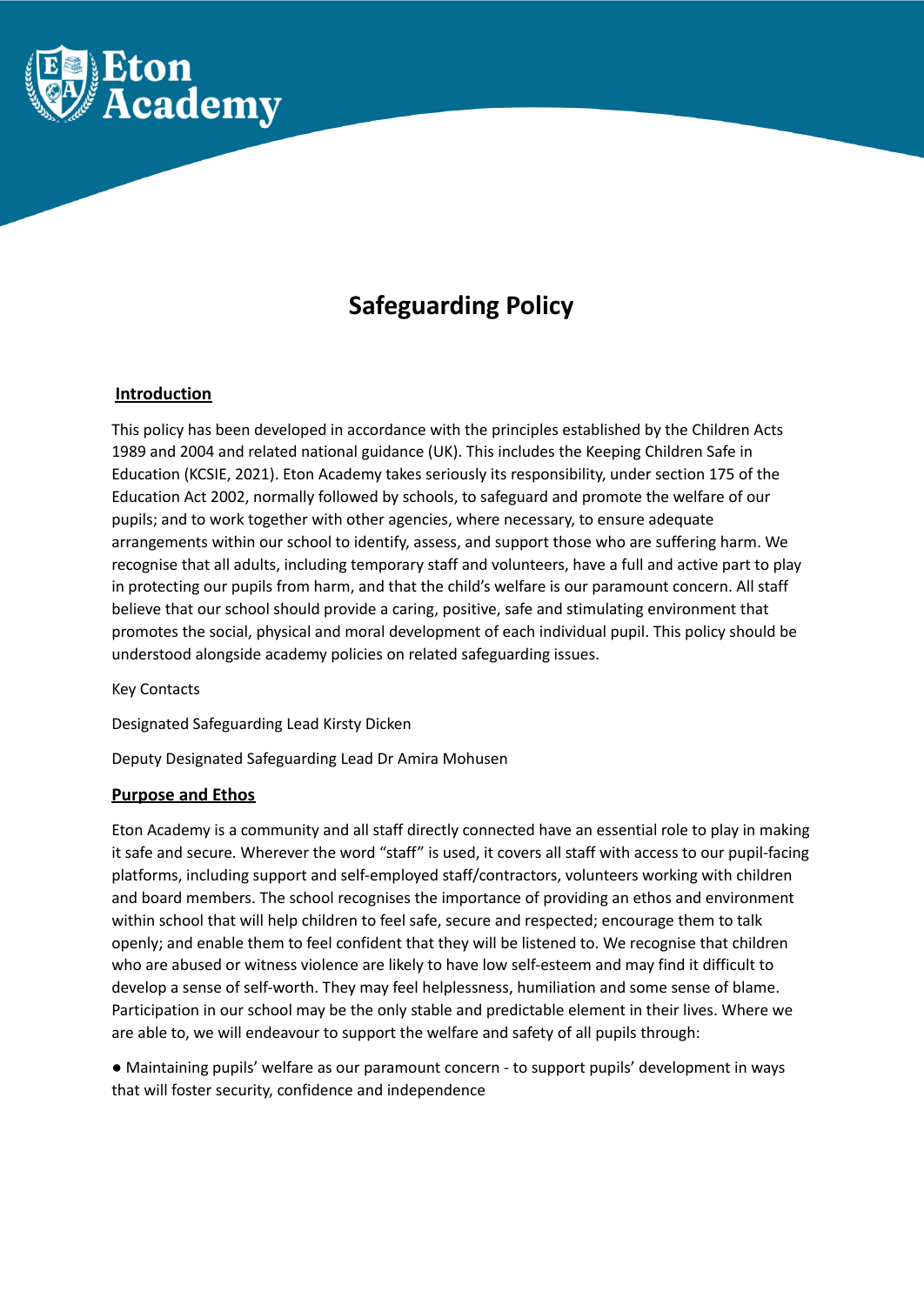

● Ensuring the content of the curriculum includes social and emotional aspects of learning

● Ensuring that child protection is included in the curriculum to help pupils stay safe, recognise when they do not feel safe and identify who they might/can talk to

● Providing suitable support and guidance so that pupils have a range of appropriate adults to approach if they are in difficulties

● Promoting a positive, supportive, neutral and secure environment where pupils can develop a sense of being valued and heard in their own right

● Working with parents and carers to build an understanding of the school's responsibility to ensure the welfare of all pupils including the need for referral to other agencies in some situations

● Ensuring all staff are able to recognise the signs and symptoms of abuse and are aware of the school's procedures and lines of communication

● Monitoring pupils who have been identified as having welfare or protection concerns; keeping confidential records which are stored securely and shared appropriately with other professionals

● Effective and supportive liaison with other agencies, especially the police and Social Care, where required

● Ensuring all staff adhere to 'Teaching online safety in school' (June 2019). This guidance from England's Department for Education (DfE) outlines how schools can ensure their pupils understand how to stay safe and behave online as part of existing curriculum requirements. Our policies and practice for teaching online safety are in line with this guidance

● Implementing our school's age policy. Pupils joining the academy will not be over the age of 18

● Ensuring that our learning management platform is password protected and our virtual classrooms are set up with waiting rooms to ensure only verified pupils may enter. Pupils may be removed from a classroom for poor behaviour and are unable to re-join without the permission of their teacher

● All live lessons being recorded. Our recordings are normally available to pupils to review for two academic years while they remain enrolled in the academy, facilitating revision of material. Our lesson recordings allow us to conduct quality assurance checks on the course delivery and serve as evidence should any concerns about behaviour or safeguarding during lessons be raised. Recordings are password protected

● Encouragement of use of pupil webcams in lessons and meetings, to help create a positive rapport and to ensure teachers can see their pupils regularly. If a teacher becomes concerned about anything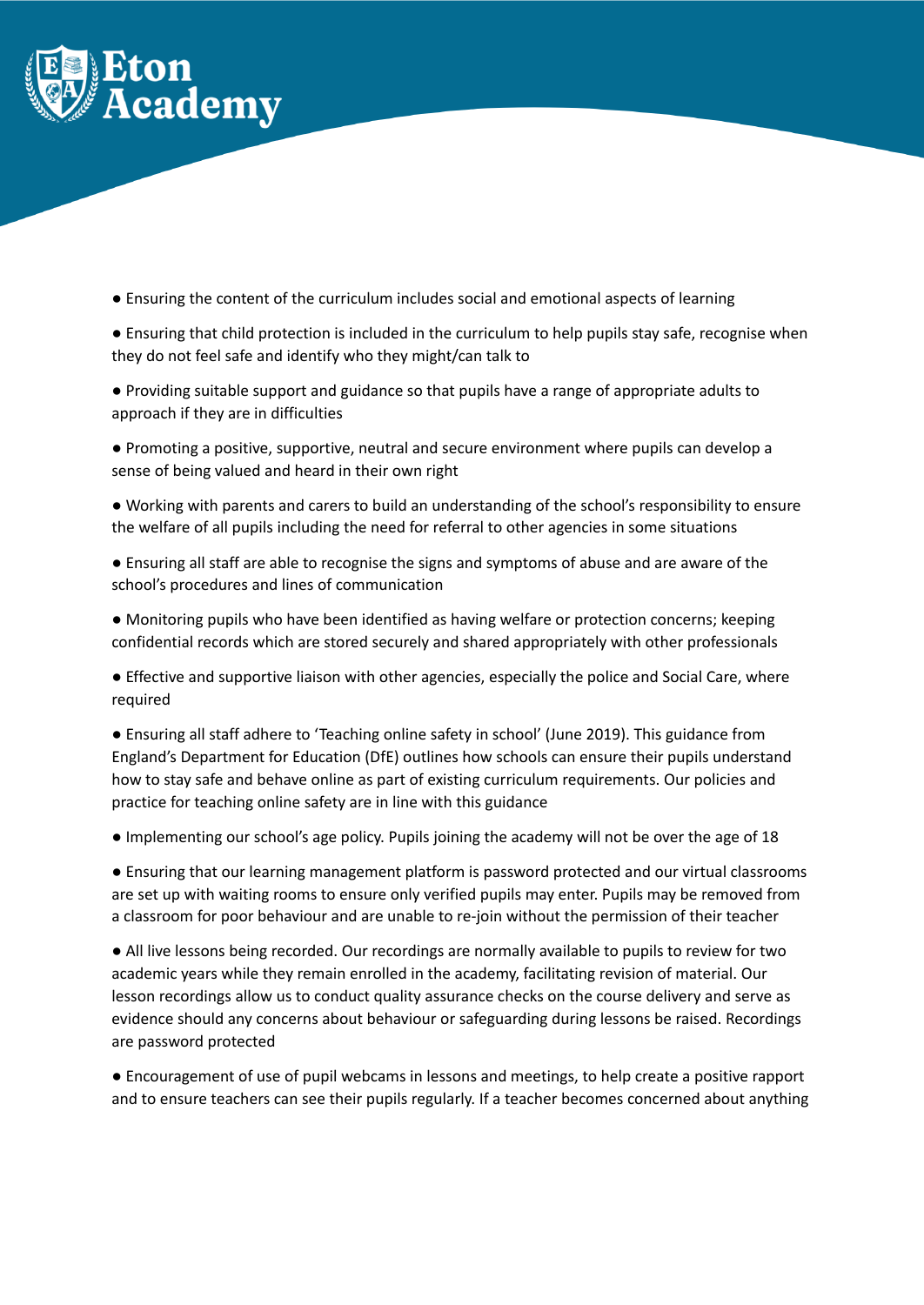

they see, they have means of communicating individually with a pupil even in a group lesson using direct chat or a Q&A, and can follow up with an individual meeting with that pupil

● Effective communication regarding any bullying or safeguarding incident occurs during a class. If this occurs, the recording will be passed to the Designated Safeguarding Lead. The recording may not be made available to pupils for academic purposes. Segments will be removed, if possible, prior to any posting of the recording. The original recording will be kept as part of the dossier of evidence on the incident

● All our classrooms and meeting rooms are set up with the Designated Safeguarding Lead and Deputy Designated Safeguarding Lead able to attend as 'live assistants'. This means that they can enter the room at any point to observe a segment of the lesson or support session.

The Teaching and Learning Manager regularly visits live lessons to assure quality of provision Eton Academy was founded on values of inclusion and diversity. We are passionate about celebrating diversity in our school and work hard every day to ensure our school and staff are knowledgeable about how we support each pupil and family regardless of their background. Eton Academy is a British international online school, aware of cultural differences and approaches to education. As an academy, we make clear our pupil-centred approach in our 'We Believe' document, largely underpinned by the UN Convention for the Rights of the Child. The points included in this document, highlight our stance on different elements of a child's life, their rights, and the requirement for young people to be involved in decisions made regarding their life. Eton Academy makes decisions and chooses a path that the school believes is in the best interests of the child or young person.

# **A Safe School and Safe Staff**

We take a robust approach to online safety, both to protect and educate our pupils in responsible use of technology, and to establish mechanisms which can identify, intervene and escalate any safeguarding incident. We ensure our staff and pupils are educated about the areas of risk:

- content: being exposed to illegal, inappropriate or harmful material
- contact: being subjected to harmful online interaction with other users
- conduct: personal online behaviour that increases the likelihood of, or causes, harm

● commerce - risks such as online gambling, inappropriate advertising, phishing and or financial scams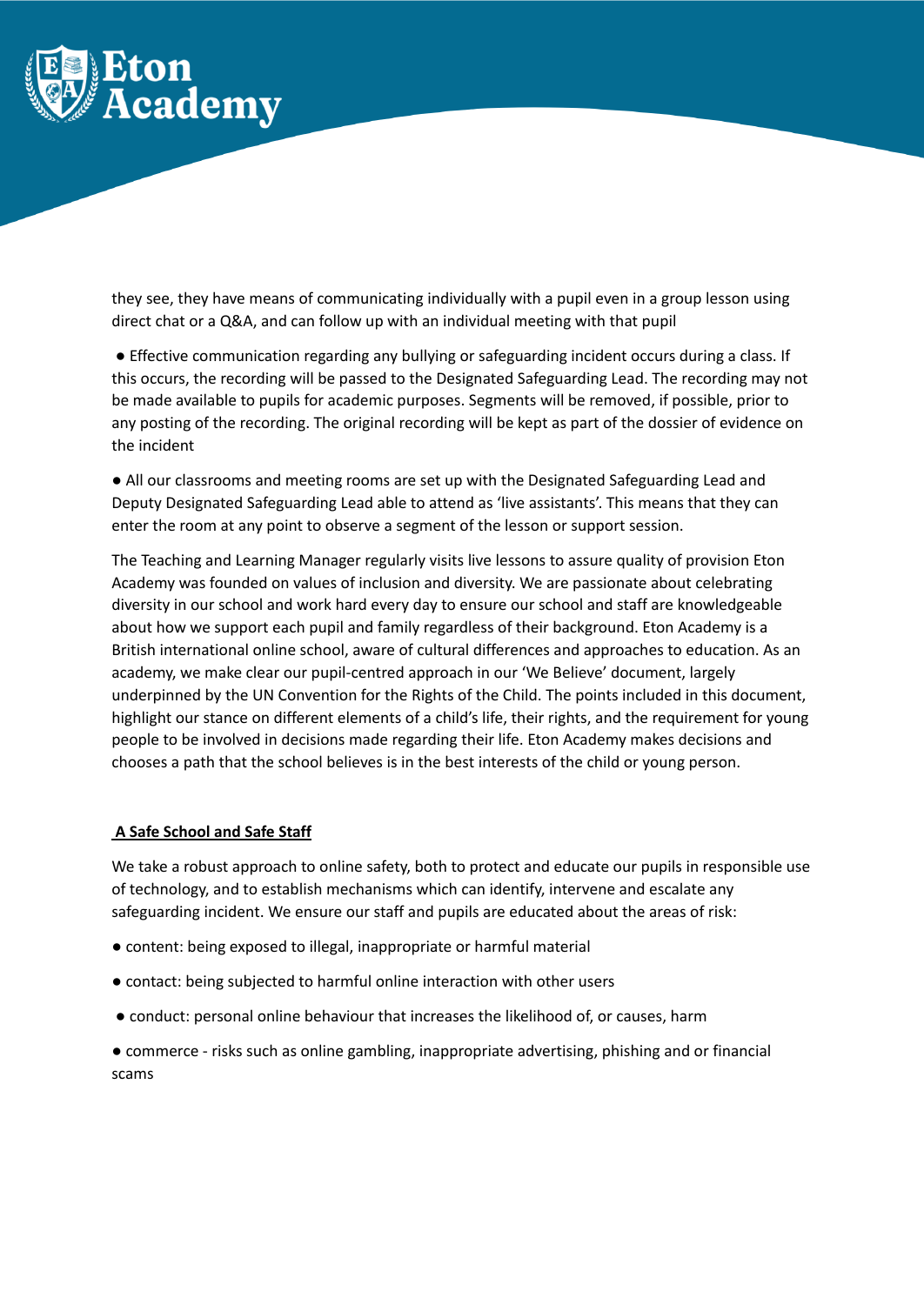

● design: where the system itself may cause harm as an academy, we ensure that all members of staff understand and fulfil their responsibilities to ensure that safeguarding and child protection remains a paramount priority.

We will follow the following points to ensure this occurs:

● The school operates safer recruitment procedures by ensuring that there is at least one person on recruitment panels that has completed Safer Recruitment training

● The school has procedures for dealing with allegations of abuse against staff and volunteers and to make a referral to the DBS if a person in regulated activity has been dismissed or removed due to safeguarding concerns, or would have had they not resigned. The school will determine whether or not the allegations meets the 'harms threshold' and will respond accordingly

● The school has a senior leader who is Designated Safeguarding Lead (DSL) with overall responsibility for all aspects of safeguarding including child protection who is a member of the senior leadership team. (The role of a DSL and Deputy DSL can be found in Annex C of KCSIE 2021 guidance ● All other staff have safeguarding training updated as appropriate

● Any weaknesses in Child Protection are remedied immediately

● A member of the Senior Leadership team will be nominated to liaise with the relevant agencies on Child Protection issues and in the event of an allegation of abuse made against the Heads of School or the Principal

● Safeguarding policies and procedures are reviewed annually, and that the safeguarding policy is available on the school website

• The Senior Leadership Team considers how children may be taught about safeguarding. This may be part of a broad and balanced curriculum covering relevant issues through PSHE classes and extra-curricular enrichment i.e. assemblies

● That enhanced DBS checks (or equivalent) are in place for the school staff members

● The Principal, Heads of School and the DSL will complete safer recruitment training to be renewed every 5 years

● The DSL and deputies should engage with the necessary legislation and guidance documents i.e. Working Together to Safeguard Children and NPCC - When to call the police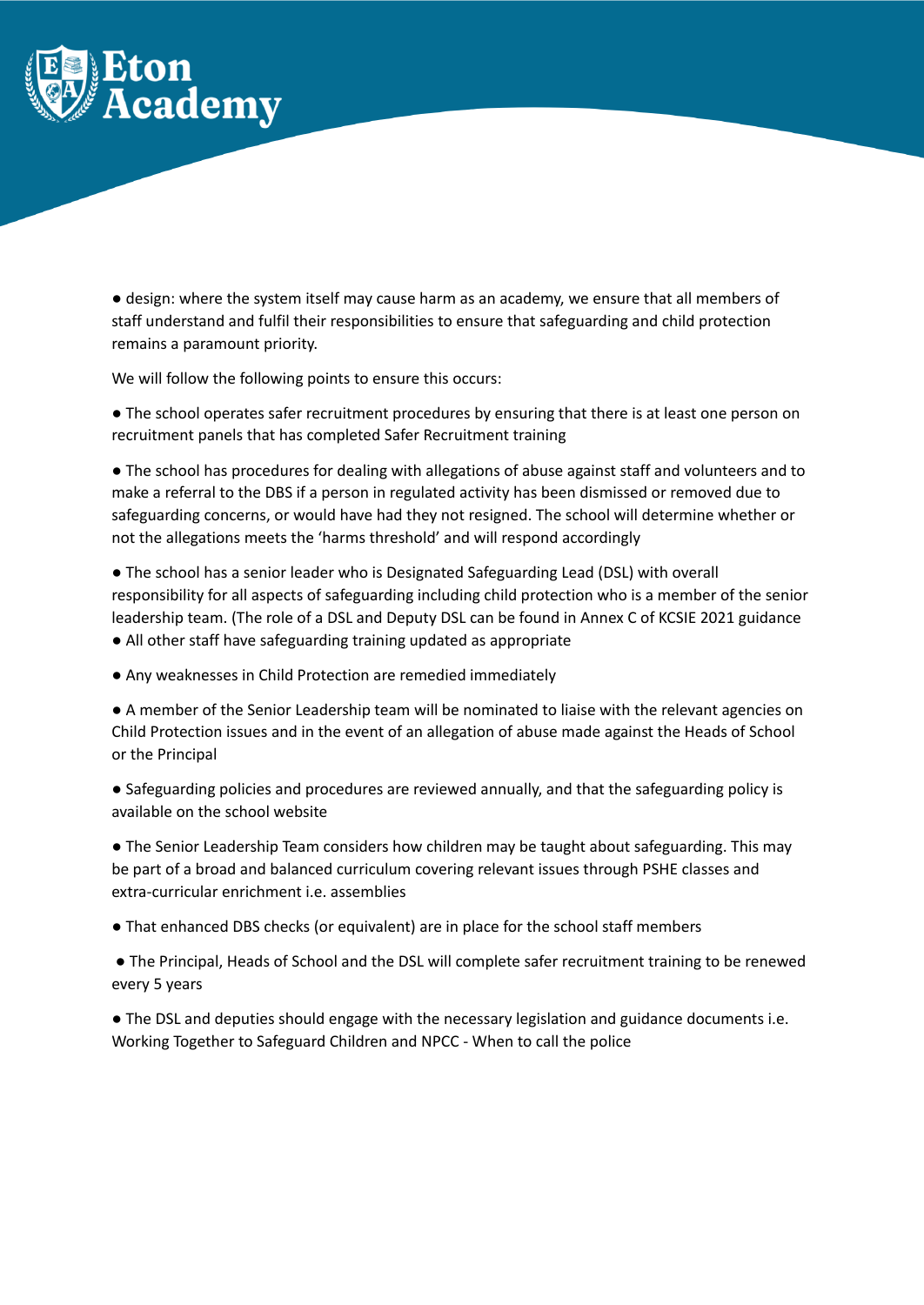

● All members of staff are provided with safeguarding awareness information during the onboarding process, including the safeguarding policy, all policies linked to safeguarding and the key people to contact

● All members of staff receive regular updates in e-safety and reporting concerns

● All staff are provided with child protection awareness information to maintain their understanding of the signs and indicators of abuse

● All members of staff, volunteers, and board members know how to respond to a pupil who discloses abuse

● All parents/carers are made aware of the responsibilities of staff members with regard to child protection procedures

● We will ensure that child protection type concerns or allegations against adults working in the school are referred to the appropriate authorities, and any member of staff found not suitable to work with children will be notified to the Disclosure and Barring Service (DBS), or equivalent, for consideration for barring, following resignation, dismissal, or when we cease to use their service as a result of a substantiated allegation

● Our procedures will be regularly reviewed and updated

● The name of the DSL will be clearly advertised in the school, with a statement explaining the school's role in referring and monitoring cases of suspected abuse

● All new members of staff will be given a copy of our safeguarding policy and have access to its associated policies, with the DSL's names clearly displayed, as part of the onboarding process

● The policy is available on the school website. Parents/carers are made aware of this policy and their entitlement to have a copy of it via the school website Responsibilities

The DSL (and DDSL) has an overall responsibility for the day-to-day oversight of safeguarding and child protection at Eton Academy, which includes:

● Referring a child or young person if there are concerns about possible abuse, to their local safeguarding team, and acting as a focal point for staff to discuss concerns. Referrals should be made in line with the local authority's procedures

● Keeping written records of concerns about a child even if there is no need to make an immediate referral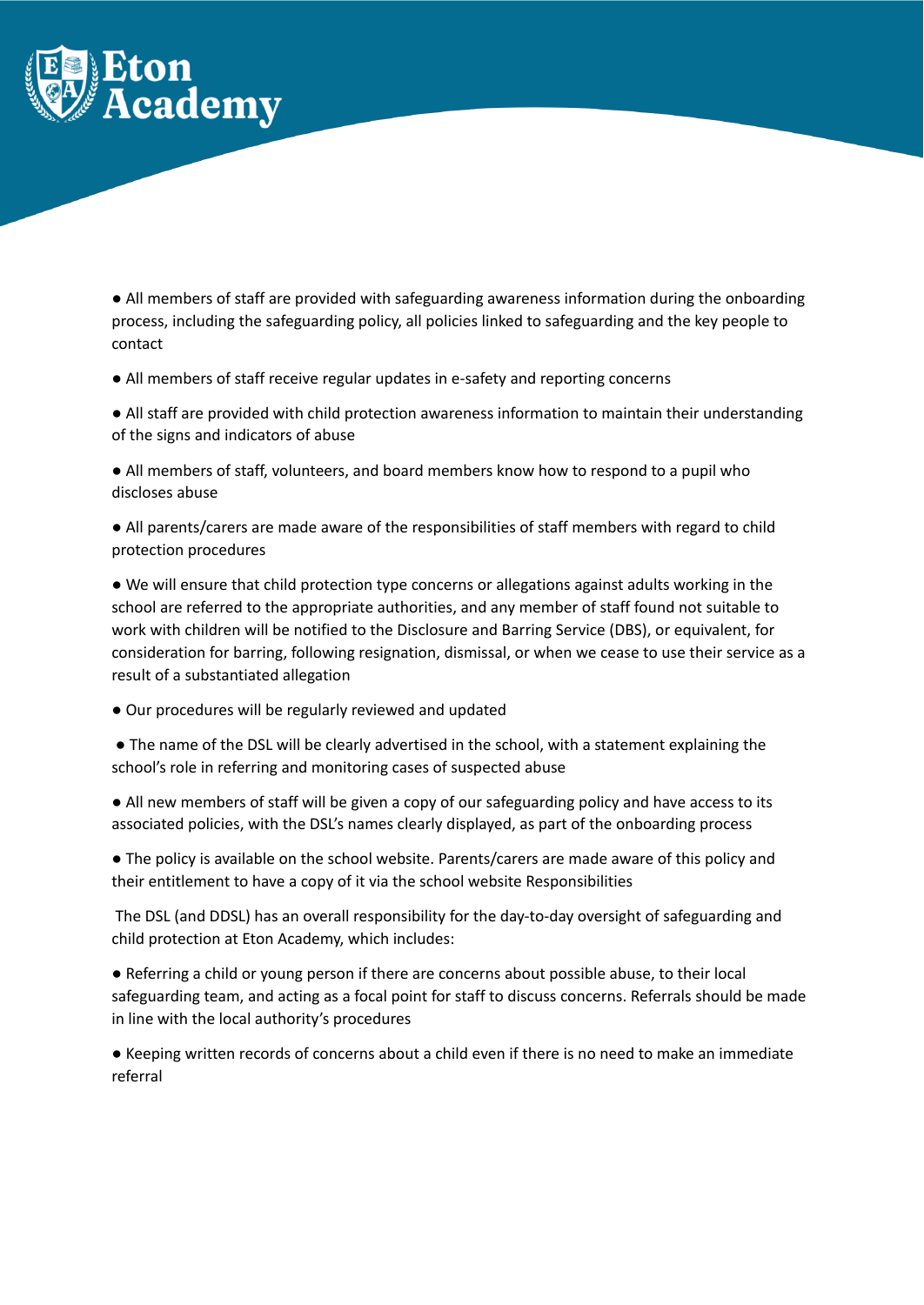

● Ensuring that all such records are kept confidentially and securely and are separate from pupil records, until the young person's 25th birthday, and are copied on to the young person's next school or college, where required

● Liaising with other agencies and professionals, where appropriate

● Ensuring that either they or the staff member attend case conferences or other multi-agency planning meetings and contribute to assessments

● Organising child protection information sessions, and update training every 3 years, for all school staff. Refresher training will be completed each year The welfare and safety of children are the responsibility of all staff in the school and ANY concern for a pupil's welfare MUST be reported to the DSL. In order to protect confidentiality, safeguarding information about individual children is shared on a need to know basis only and thus, what may seem to be a minor issue to one staff member, may be highly significant to the bigger picture of risk.

#### **Equality of Safeguarding Provision**

Some pupils may be at an increased risk of abuse or face additional barriers which make them less likely to disclose abuse. My Online Schooling is committed to ensuring that all pupils in the academy receive equal protection regardless of their circumstances or the barriers they face.

We therefore give special consideration to a pupil who:

- is disabled or has specific additional needs
- has special educational needs
- is a young carer at home

Tea● shows signs of being drawn into antisocial or criminal behaviour, including gang involvement and association with organised crime groups

- frequently misses school or goes missing from care or from home
- is misusing drugs or alcohol
- is in a family circumstance presenting challenges, such as substance abuse, adult mental health problems or domestic abuse
- is showing early signs of abuse and/or neglect

● is at risk of modern slavery, trafficking, FGM, sexual exploitation, forced marriage, or being radicalised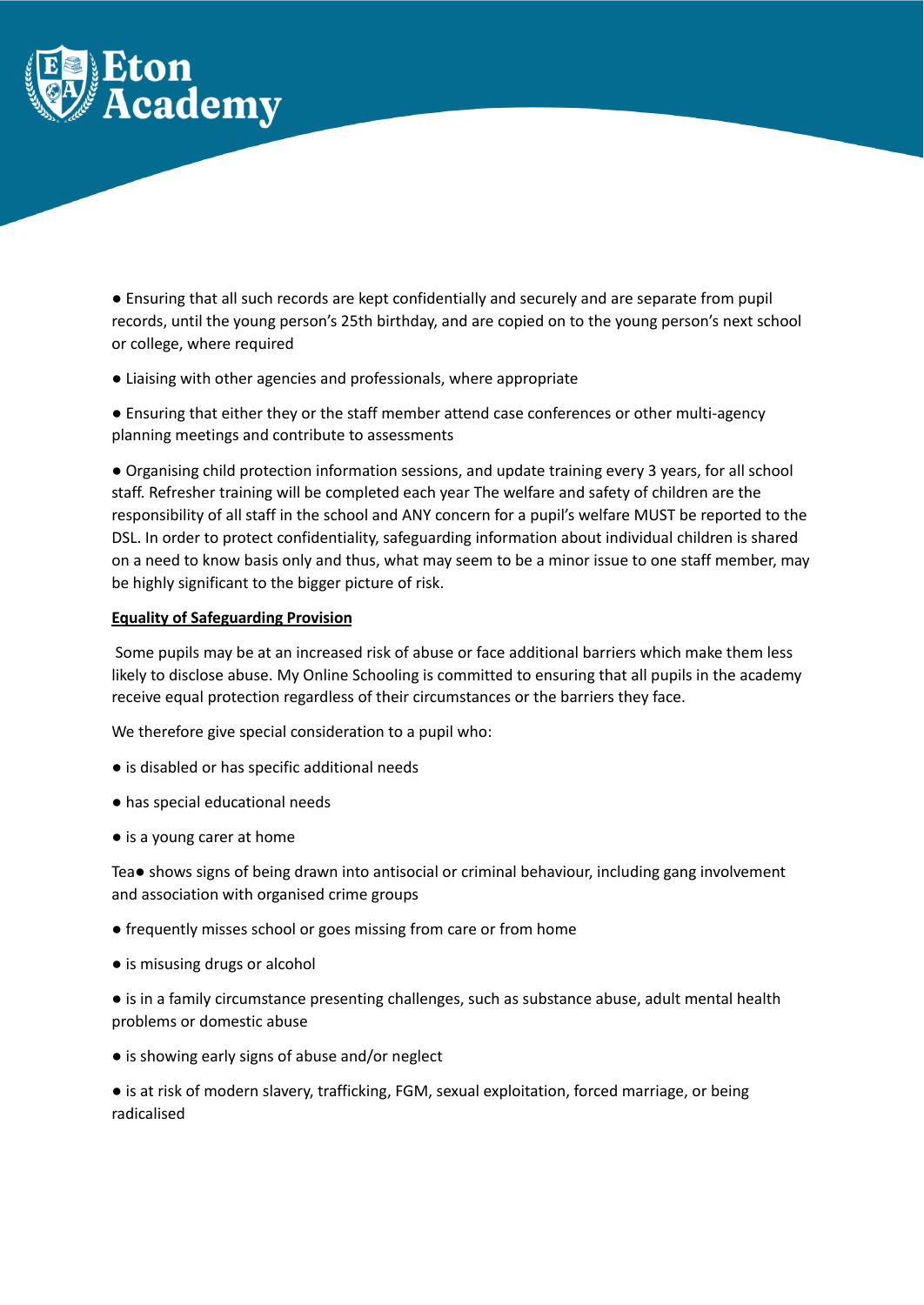

- is or has previously been fostered or looked after
- is vulnerable to discrimination and maltreatment on the grounds of race, ethnicity, religion, disability or sexuality; or who does not have English as a first language.

#### Safeguarding & Child Protection Procedures

Eton Academy adheres to the Keeping Children Safe in Education Safeguarding Procedures (2020) as far as possible for an online setting. The full KCSIE procedures document and additional guidance relating to specific safeguarding issues can be found on the Department for Education website. It is the responsibility of the DSL (Principal, Heads of School and the Head of Wellbeing) to receive and collate information regarding individual children, to make immediate and on-going assessments of potential risk and to decide actions necessary with parents/carers in most cases. This includes the need to make referrals to external agencies and services. To help with this decision they may choose to consult with a local authority safeguarding adviser. Advice may also be sought from local authority social workers where required. Issues discussed during consultations may include the urgency and gravity of the concerns for a child or young person and the extent to which parents/carers are made aware of these. Some concerns may need to be monitored over a period of time before a decision is made to refer to local authority social services and other external agencies. In all but the most exceptional circumstances, parents/carers will be made aware of the concerns felt for a child or young person at the earliest possible stage. In the event of a referral to social services being necessary, parents/carers will be informed and consent to this will be sought unless there is a valid reason not to do so. The role of the school in situations where there are child protection concerns is NOT to investigate but to recognise and refer. On occasion, staff may pass information about a child to the DSL (and/or DDSL) but remain anxious about action subsequently taken. Staff should feel able to clarify with the DSL (and/or DDSL) further progress, so that they can reassure themselves the child is safe, and their welfare is being considered. If following this process, the staff member remains concerned that appropriate action is not being taken, it is the responsibility of that staff member to seek further direct consultation from a different member of the Senior Leadership Team who will be able to discuss the concern and advise on appropriate action to be taken. Parents can obtain a copy of the school Safeguarding Policy and other related policies via the school website.

#### **Recognition and Categories of Abuse**

All staff in school should be aware of the definitions and signs and symptoms of abuse.

There are four categories of abuse:

- Physical abuse
- Sexual abuse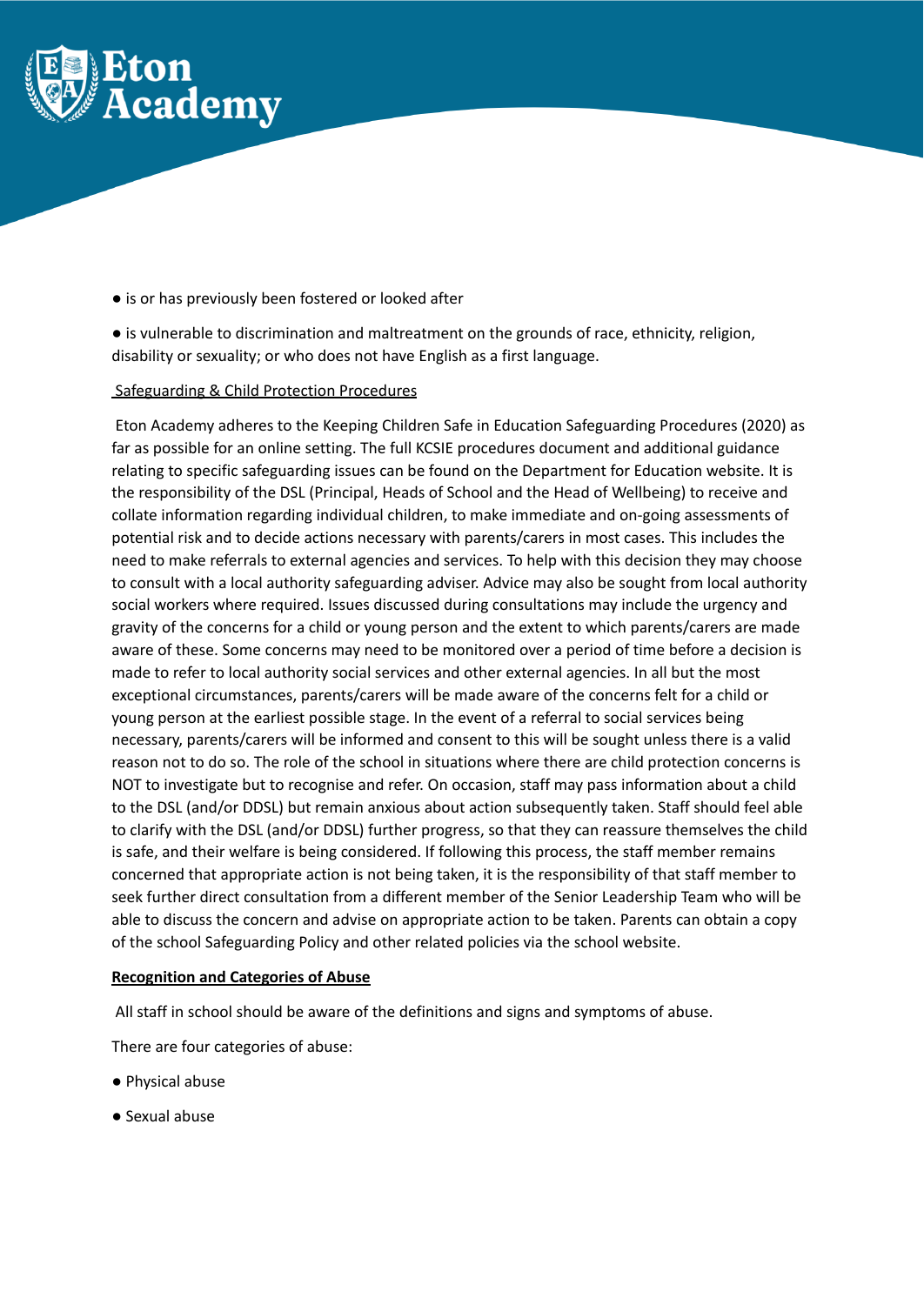

● Emotional abuse

#### ● Neglect

Staff need to remember that child abuse can occur within all social groups regardless of religion, culture, social class or financial position. Children who have a disability are statistically subject to greater risk of abuse and are particularly vulnerable. It is also important to remember that those who abuse children can be of any age, gender, ethnic group or background and it is important not to allow personal preconceptions to prevent recognition or action taking place. When identifying abuse, staff should be mindful of the need to consider the context of the culture, law and guidance of the relevant jurisdiction of the pupil. It is important to consider whether the pupil, their family and their society view the behaviour as unacceptable, as this will be a determining factor in whether the pupil experiences the behaviour as abusive. Where staff are unfamiliar with the expectations of behaviour in a particular jurisdiction, they are encouraged to report the behaviour in line with expectations of behaviour in the UK. Eton Academy openly advocates for the rights of children in line with the UN Convention for the Rights of the Child. Induction and Training All school-based staff will be offered an appropriate level of safeguarding training. This will include internal school responsibilities, child protection processes, how to recognise and respond to signs and symptoms of concern and abuse and safe working practice. Training is organised by the DSL (and/or DDSL) in line with government guidance that currently requires this to be updated every three years. The DSL (and/or DDSL) will ensure that all new staff are appropriately inducted as regards the school's internal safeguarding procedures and communication lines. This policy and all associated school policies will be provided to new members of the school team.

# **Record Keeping**

Staff must record any wellbeing or welfare concern that they have about a child on the school's management information system (MIS) - and via the 'raise a wellbeing concern' link. This should be completed without delay and any information submitted will be sent to the Wellbeing Manager module, accessed by the DSL (and/or DDSL). Records must be completed as soon as possible after the incident/event. The date, time, details and staff member submitting the concern must be detailed when submitting the concern.

#### Why is recording important?

Staff have a duty to promote the wellbeing and safety of every child who attends our academy. This is a whole-school task. Since staff have differing roles in our academy, we observe pupils in a range of classes and activities throughout the school day. Pupils may show or tell us that something is wrong in a variety of ways. We all have an important role to play in helping to identify welfare concerns for pupils, and possible indicators of abuse or neglect at an early stage. For some pupils a 'one-off'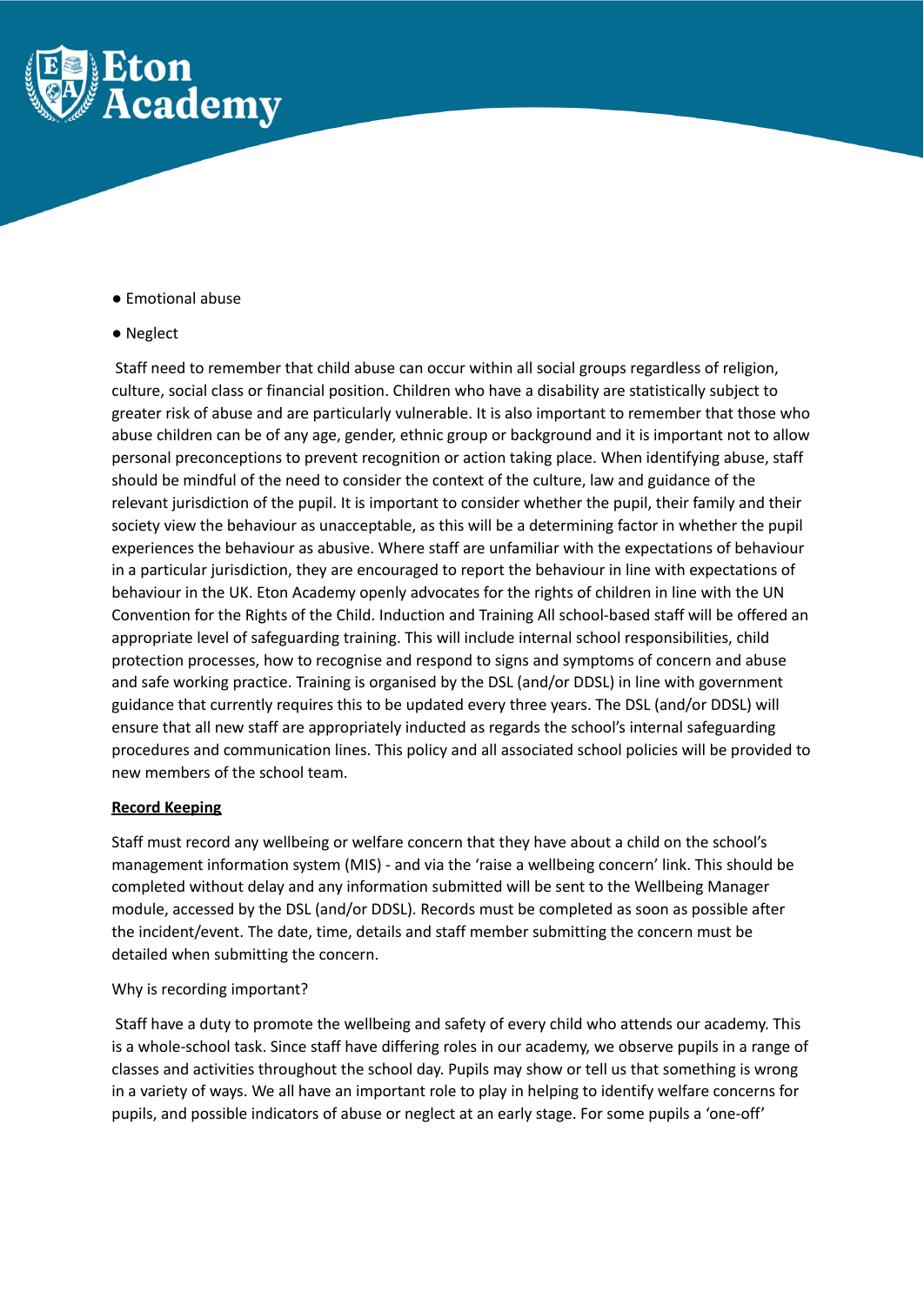

serious incident or concern will come to your attention, and you will have no doubt that you must immediately record and report this. Most often, however, it is the accumulation of a number of small incidents, events or observations – the 'jigsaw' – that provide the evidence that a child is being harmed or in danger. It is vital, therefore, that any concern a member of our community has for a pupil's welfare, however small, is recorded and passed to DSL (and/or DDSL), via the Wellbeing Manager. Research and serious case reviews have repeatedly shown the dangers of failing to take effective action. Further information about serious case reviews can be found in Chapter four of Working Together to Safeguard Children.

Examples of poor practice include:

- failing to act on and refer to the early signs of abuse and neglect
- poor record keeping
- failing to listen to the views of the child
- failing to re-assess concerns when situations do not improve
- not sharing information with the right people within and between agencies
- sharing information too slowly
- a lack of challenge to those who appear not to be acting

What is a welfare concern?

As a general rule, anything that you consider unusual or out of the ordinary for the pupil constitutes a concern.

Mostly, these will arise in one or more of the following areas:

- the pupil's behaviour changes, or a particular behaviour is observed
- the pupil has a physical injury
- the pupil tells you something has happened to them (a Disclosure)
- the pupil's physical presentation
- you receive information from or about a parent

Why must staff members pass on their concerns in writing?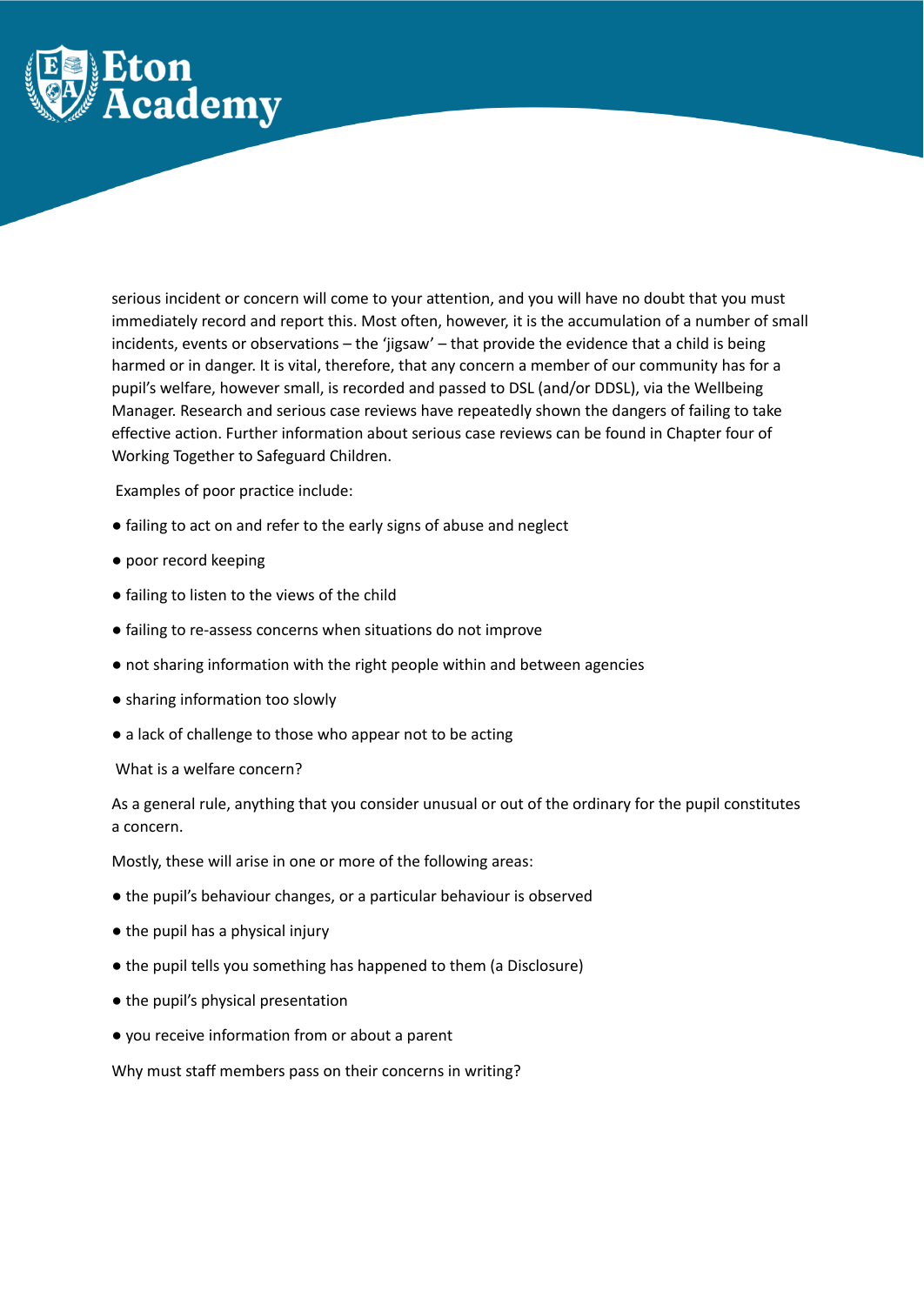

It is important that any person who has the concern gives a first-hand account of this so that there is a clear and accurate record of what has been seen, heard etc. A record written by the member of staff will ensure that there is no misinterpretation of the concern, or that it can be overlooked or forgotten. By keeping a standardised system of reporting concerns, the DSL (and/or DDSL) can handle these at the earliest opportunity.

How and what do staff members record?

Through LMS, staff members have the ability to submit concerns via the Wellbeing Manager. Staff will be asked to add the name of the pupil, the date, the time and the nature of the concern, providing as much detail as possible. The level of detail is highly important, particularly where a child discloses information to a member of staff.

Where a child discloses information, a referral should be submitted as soon as possible so the details are clear in the reporting staff member's mind.

What happens to the record once it has been submitted?

One of the main purposes of recording is to make sure that the DSL (and/or DDSL) are able to respond properly to concerns about pupils. They will take what action is necessary in response to concerns raised. Actions they will take will of course depend on how serious and urgent the concern is. These can range from a decision to monitor the pupil while attending lessons, to referring the issue to social services, so that they can undertake an assessment of the child's safety. The completed concern will be via email in a confidential and secure way, so that limited members of the school staff have access to this information. Staff should submit the concerns, via email, at the earliest opportunity.

Who will see the concerns raised? Will parents see a pupil's record?

Information to a pupil's welfare will be shared on a strict 'need to know' basis. Neither parent nor pupil has an automatic right of access to Child Protection records, and in most cases the actual record will not be shared with parents.

However, all staff should ensure that they write in a way that, if they were asked to release academy records (perhaps by a court), the record is a fair and factual account of an incident or event. One of the most common responses by the DSL (and/or DDSL), to concerns raised by staff for pupils, will be to share these with parents/carers, with the purpose of working with them to understand and address the issue of concern. The details of staff referrals therefore may be presented verbally to parents. Sometimes the concern will be one of many. If the DSL (and/or DDSL) are worried that talking to parents might create a risk to any staff member's safety they will not do this but will seek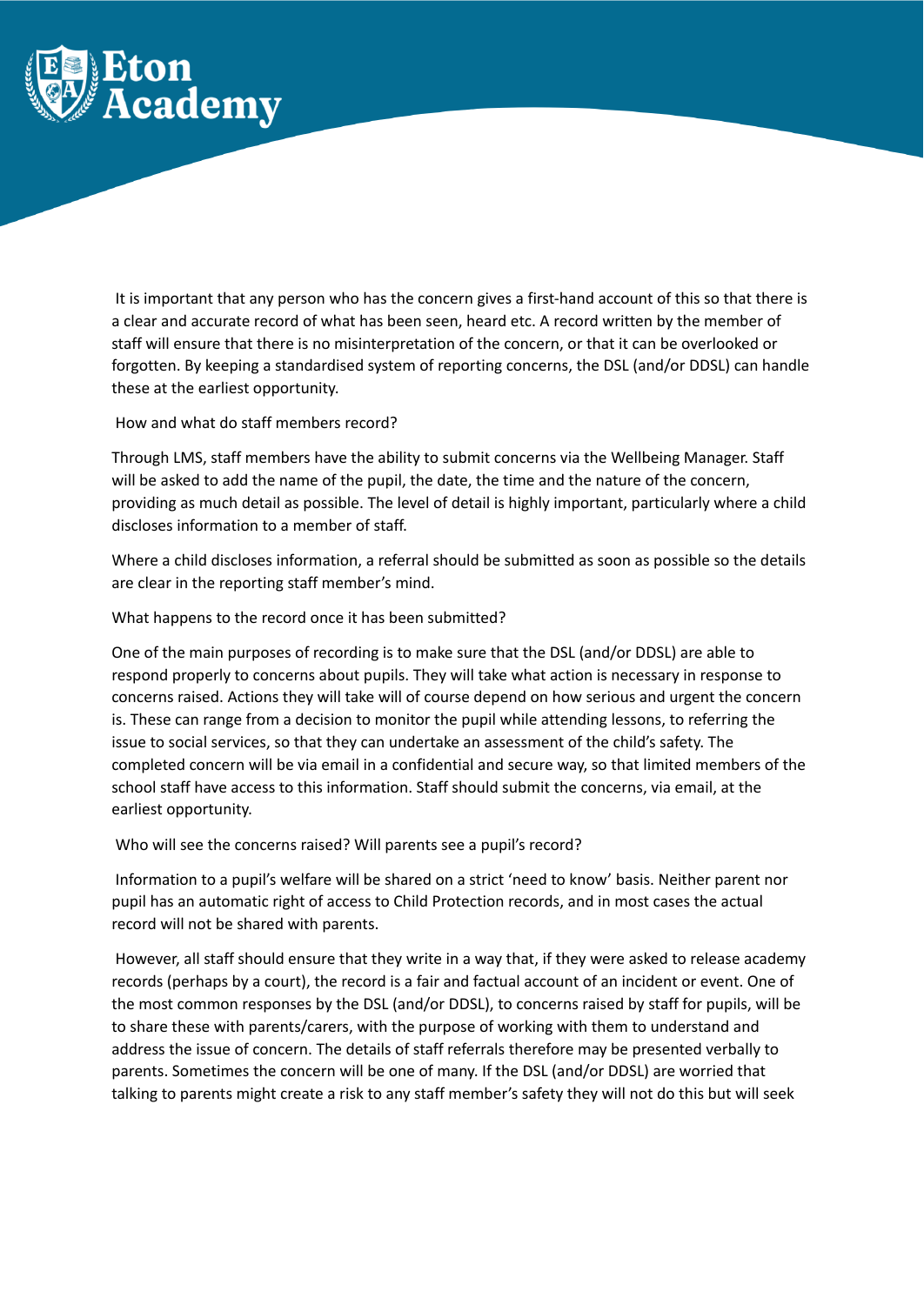

advice. All safeguarding records will be forwarded to a child's subsequent school, where known, confidentially to the new DSL or Head of School. School Counselling Service.

# **Allegations Against Staff Members and Contractors**

Eton Academy recognises that it is possible for staff and contractors to behave in a way that might cause harm to the pupils and takes seriously any allegation received. Such allegations should be referred immediately to the Principal and DSL (and/or DDSL) to agree further action to be taken in respect of the pupil and staff member. All school staff should take care not to place themselves in a vulnerable position with a child. All lessons and face-to-face interactions with pupils must be recorded and the recording will be stored via cloud storage on the video conferencing platform. We understand that a pupil may make an allegation against a member of staff. If such an allegation is made, or information is received which suggests that a person may be unsuitable to work with children, the member of staff receiving the allegation or aware of the information, will immediately inform the Principal and DSL (or the Head of School where an allegation is against the principal). If the allegation made to a member of staff concerns the principal, the person receiving the allegation will immediately inform the Head of School and DSL who will consult as identified above, without notifying the principal first. Suspension of a member of staff, excluding the principal, against whom an allegation has been made, needs careful consideration, and the principal will seek the advice of the DSL, and any necessary external agencies/bodies in making this decision. In the event of an allegation against the principal, the decision to suspend will be made by the CEO with advice as above. Where the school dismisses or ceases to use the services of a teacher because of serious misconduct or might have dismissed them or ceased to use their services had they not left first, they must consider whether to refer the case to the Secretary of State (via the Teaching Regulation Agency). Details about how to make a referral to the Teaching Regulation Agency can be found on GOV.UK. Anti-Bullying Policy Our school policy on anti-bullying is set out in a separate document and acknowledges that to allow or condone bullying may lead to consideration under child protection procedures. There are a vast range of resources highlighted to support young people, their families, and teachers which can be drawn upon if a young person experience bullying. This includes all forms e.g. cyber, racist, homophobic and gender-related bullying. We keep a record of known bullying incidents.

# **Racist Incidents**

Eton Academy acknowledges that repeated racist incidents or a single serious incident may lead to consideration under child protection procedures. We keep a record of racist incidents. Prevention We recognise that the school plays a significant part in the prevention of harm to our children by providing children with good lines of communication with trusted adults, supportive friends and an ethos of protection.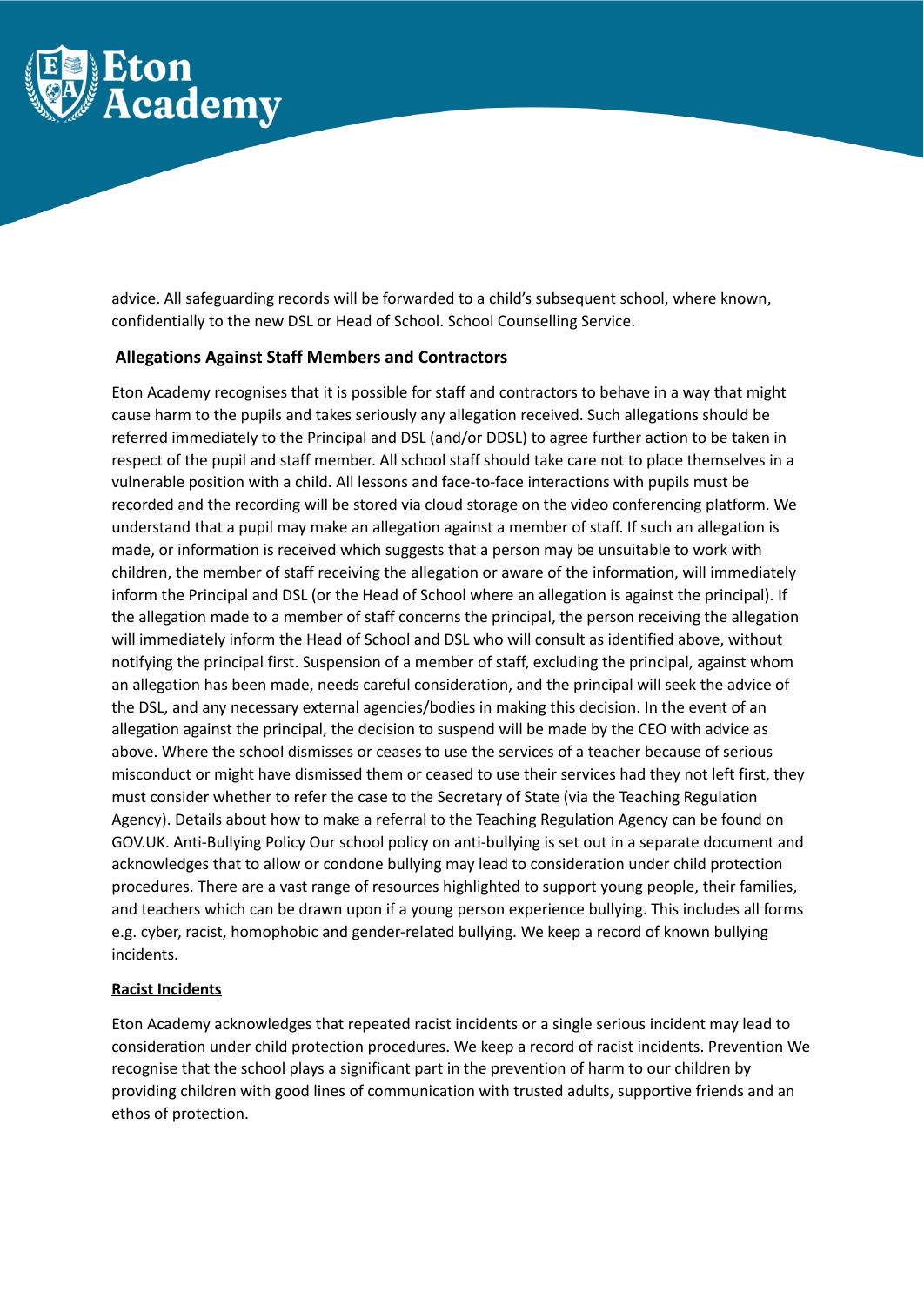

The school community will therefore:

- Work to establish and maintain an ethos where pupils feel secure and are encouraged to talk and are always listened to
- Include regular consultation with children e.g. through questionnaires, participation in anti-bullying week, asking children to report whether they have had positive/negative school experiences
- Ensure that all children know there is an adult in the school whom they can approach if they are worried or in difficulty
- Include safeguarding across the curriculum
- Ensure all Eton Academy staff are aware of school guidance for the use of mobile technology and have discussed safeguarding issues around the use of mobile technologies and their associated risks

# **Working with Other Agencies**

Eton Academy recognises and is committed to working with other professionals and agencies, where necessary, both to ensure pupils' needs are met and to protect them from harm. Where identified, we will work with pupils and families who may benefit from the intervention and support of external professionals. Schools are not the investigating agency when there are child protection concerns and the school will therefore pass all relevant cases to the statutory agencies. We will contribute to the investigation and assessment processes, as required, and recognise a crucial part of this may be in supporting the pupil while these take place. Eton Academy recognises the importance of multi-agency working and will ensure that staff are enabled to attend relevant safeguarding meetings, including Child Protection Conferences, Core Groups, Strategy Meetings, Child in Need meetings and Meetings around the Child/Family, where requested. The DSL (and/or DDSL) will work to establish strong and co-operative relationships with relevant professionals in other agencies. Confidentiality and Information Sharing We recognise that all matters relating to child protection are confidential. The DSL (and/or DDSL) will disclose any information about a pupil to other members of staff on a 'need to know' basis. All staff must be aware that they have a professional responsibility to share information with other agencies in order to safeguard our pupils. All staff must be aware that they cannot promise a pupil to keep secrets which might compromise the pupil's safety or wellbeing.

# **Curriculum and Staying Safe**

We recognise that schools play an essential role in helping children to understand and identify the parameters of what is appropriate child and adult behaviour; what is 'safe'; to recognise when they and others close to them are not safe; and how to seek advice and support when they are concerned. Eton Academy will use the curriculum to provide opportunities for increasing self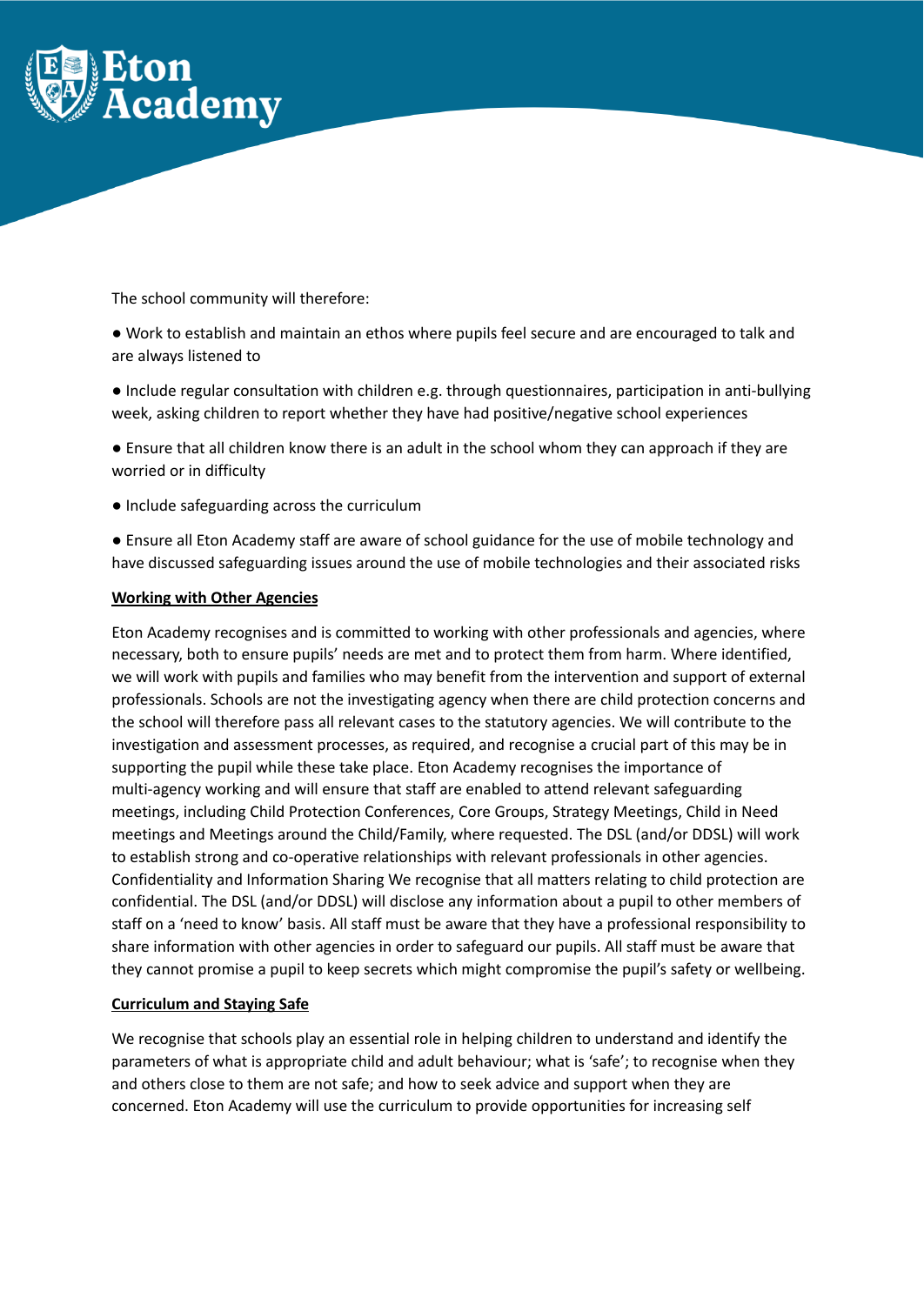

awareness, self-esteem, social and emotional understanding, assertiveness and decision making so that pupils have a range of contacts and strategies to ensure their own protection and understand the importance of protecting others. Systems have been established to support the empowerment of children to talk to a range of staff. Pupils at Eton Academy will be listened to and heard, and their concerns will be taken seriously and acted upon, as appropriate.

Specific systems outside of expected day to day classroom interaction and support include:

- Anti-Bullying Policy
- Childline Counsellor Chat: <https://www.childline.org.uk/get-support/1-2-1-counsellor-chat/>
- CEOP (Child Exploitation and Online Protection Centre): [www.ceop.police.uk](http://www.ceop.police.uk)
- Childline: [www.childline.org.uk](http://www.childline.org.uk)
- Childnet: [www.childnet.com](http://www.childnet.com)
- Click Clever Click Safe Campaign: <http://clickcleverclicksafe.direct.gov.uk>
- Digizen: www.digizen.org.uk
- Internet Watch Foundation: [www.iwf.org.uk](http://www.iwf.org.uk)
- Kidsmart: [www.kidsmart.org.uk](http://www.kidsmart.org.uk)
- Regular interaction and feedback with groups of pupils
- Think U Know website: <https://www.thinkuknow.co.uk/>
- Virtual Global Taskforce: <http://virtualglobaltaskforce.com/>

E-Safety It is recognised that the use of new technologies presents particular challenges and risks to children both inside and outside of school. Eton Academy will work to ensure that e-Safety is embedded in the curriculum and that pupils manage the associated risks effectively and will support parents and the school community (including all members of staff) to become aware and alert to the needs of keeping children safe online. Detailed information can be found in the school's e-Safety policy which can be found on the school's website.

# **Supervision and Support**

Any member of staff affected by issues arising from concerns for children's welfare or safety can seek support from the DSL (and/or DDSL). The DSL (and/or DDSL) can put staff and parents in touch with outside agencies for professional support if they so wish.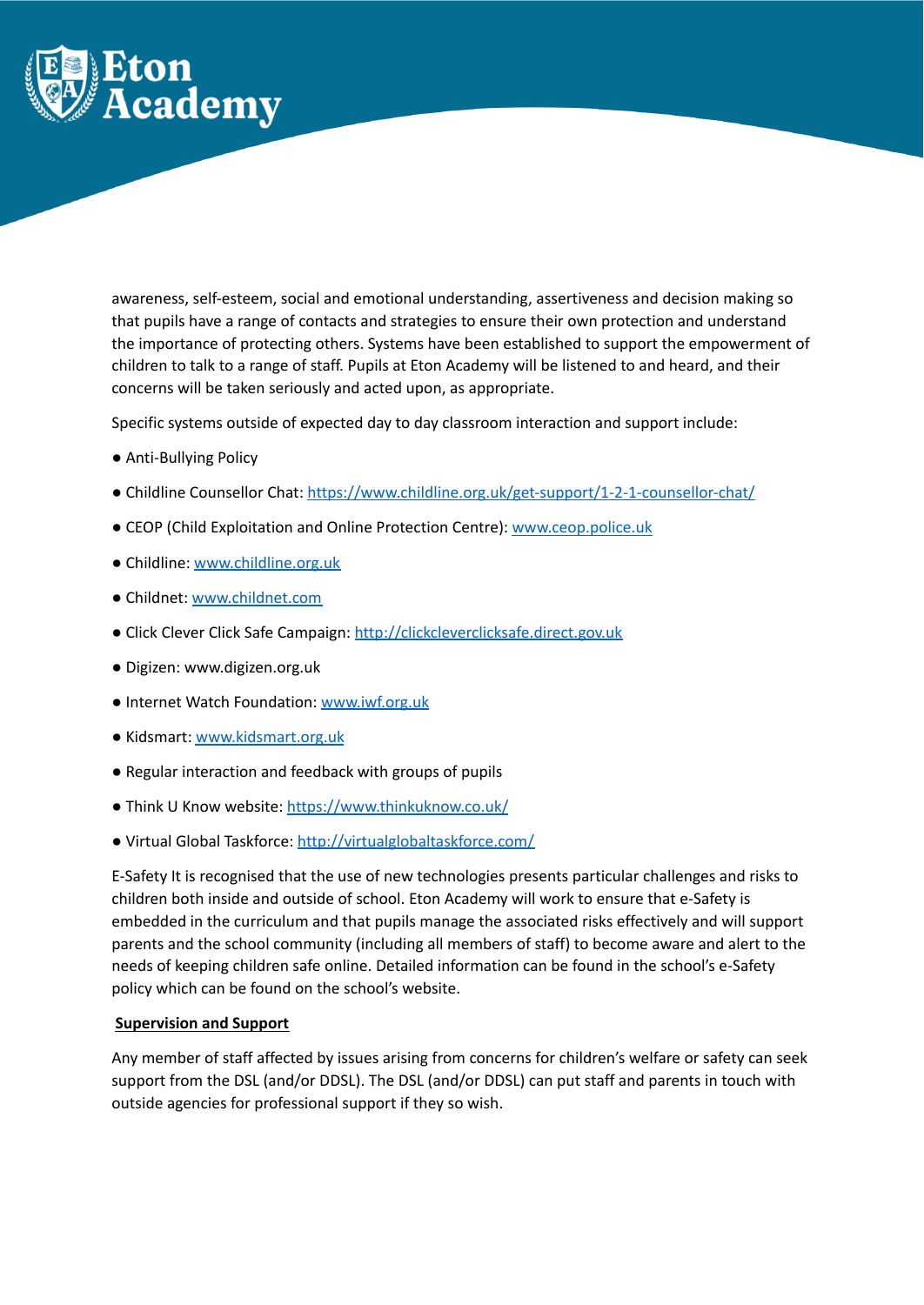

# **Complaints**

The school has a Complaints Procedure available to parents, pupils and staff who wish to report concerns. This document can be found on the school's website. All reported concerns will be taken seriously and considered within the relevant and appropriate process. Anything that constitutes an allegation against a member of staff or volunteer will be dealt with in accordance with the school's procedures.

# **Safer Recruitment**

Eton Academy is committed to ensure that all steps are taken to recruit staff, contractors and volunteers who are safe to work with our pupils and have their welfare and protection as the highest priority. The COO is responsible for ensuring that the school follows safer recruitment processes outlined within the school's Safer Recruitment procedures, including accurate maintenance of the Single Central Record; and an application, vetting and recruitment process which places safeguarding at its centre, regardless of staff or voluntary role.

# **Security**

All staff have a responsibility for maintaining awareness of security surrounding the online platforms used by the school community, and for reporting concerns that may come to light. We operate within a whole-school community ethos and welcome comments from pupils, parents and others about areas that may need improvement as well as what we are doing well. Prior to usage of our school platforms, pupils are required to provide the email address they will use to log in and this will be added to the list of 'authorised' email addresses. Any 'unauthorised' email address will be indicated as 'guest' on our video conferencing platform. Teachers MUST not allow 'guests' into their online classrooms as the user is not using an 'authorised' email address, supplied by the pupil/parent/carer. Pupils will require unique login details to access the school's learning management system. Staff require unique login details to access all school platforms. The school will not accept the behaviour of any individual (parent or other) that threatens school security or leads others (child or adult) to feel unsafe. Such behaviour will be treated as a serious concern and may result in a decision to refuse access for that individual to the school platforms. The presence of 'unauthorised' users/guests and any suspicious activity may be reported to the police, particularly where a criminal offence has taken place. Guest Speakers On occasions, external guest speakers will be invited to address pupils. Eton Academy welcomes different insights and perspectives from guest speakers. Our external speakers are briefed in advance with regards to our expectations of what is suitable and advised not to encourage any form of extremism or radicalisation. Speakers are reminded that children are impressionable and that the speakers need to be respectful of the school's support of British values.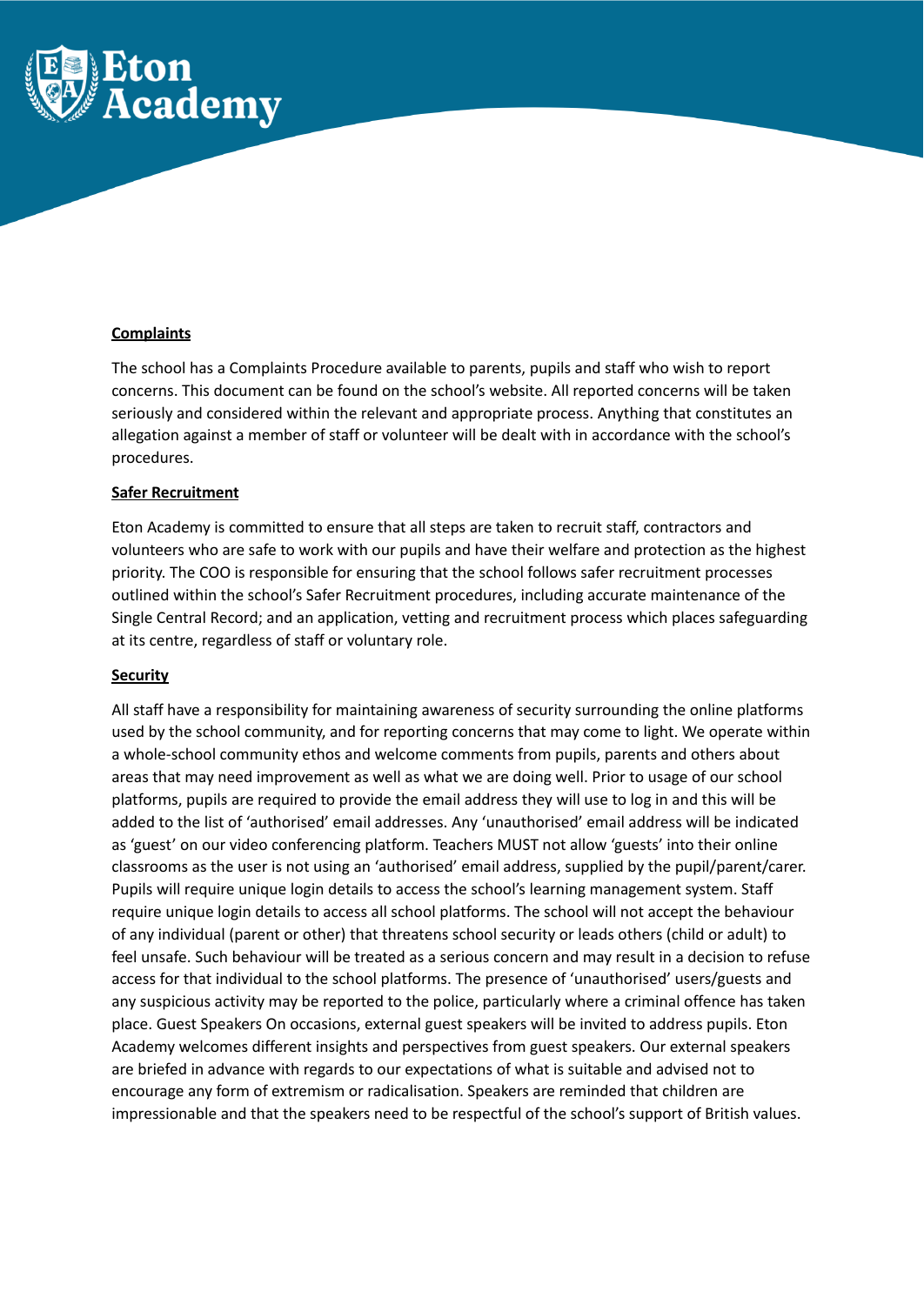

Where appropriate, the school will request that visiting speakers provide copies of materials they will use to the school in advance of the talk. Staff arranging such talks should speak with the principal and/or the DSL if they have any reservations about the appropriateness of a speaker. A risk assessment may be drawn up, as appropriate, and while most speakers will be invited to speak in live sessions, speakers deemed high risk may be invited to speak in recorded sessions which can be reviewed before release.

# **Keeping Personal Details Up to Date**

Having the most up to date information regarding the location of children and young people who learn with Eton Academy is hugely important to us for the safeguarding of our pupils. Should any safeguarding concerns arise, we must be able to inform the relevant authorities with the correct information. It is the parent's/carer's responsibility to keep Eton Academy informed of any changes to your personal details. To enrol in Eton Academy, there is a requirement of parents/carers to provide accurate information regarding the address where a child or young person will be carrying out their learning. Parents/carers are required to update these details as soon as possible if these details change.

Parents/carers are required to provide:

- Child's identification showing date of birth
- Proof of address with document(s) as per the UK Government's Proof of identity checklist for individuals

The documents will be checked and may be stored on our school systems. Please be assured that documents will be stored in line with UK GDPR regulations. Specific Safeguarding Issues Staff should be aware of the following specific safeguarding issues. These issues are presented based on the legal and social context of the UK. For pupils outside the UK we understand that there may be differences in approach in defining these safeguarding issues and in supporting pupils subject to them. We follow the UN Convention on the Rights of the Child to ensure our approach to each pupil is consistent with their legal and social framework. Knowing what to look for is vital for the early identification of abuse and neglect and specific safeguarding issues such as child criminal exploitation and child sexual exploitation so that staff are able to identify cases of children who may need help or protection.

# **Child Sexual Exploitation**

Child sexual exploitation is a form of sexual abuse. It occurs where an individual or group takes advantage of an imbalance of power to coerce, manipulate or deceive a child or young person under the age of 18 into sexual activity (a) in exchange for something the victim needs or wants, and/or (b)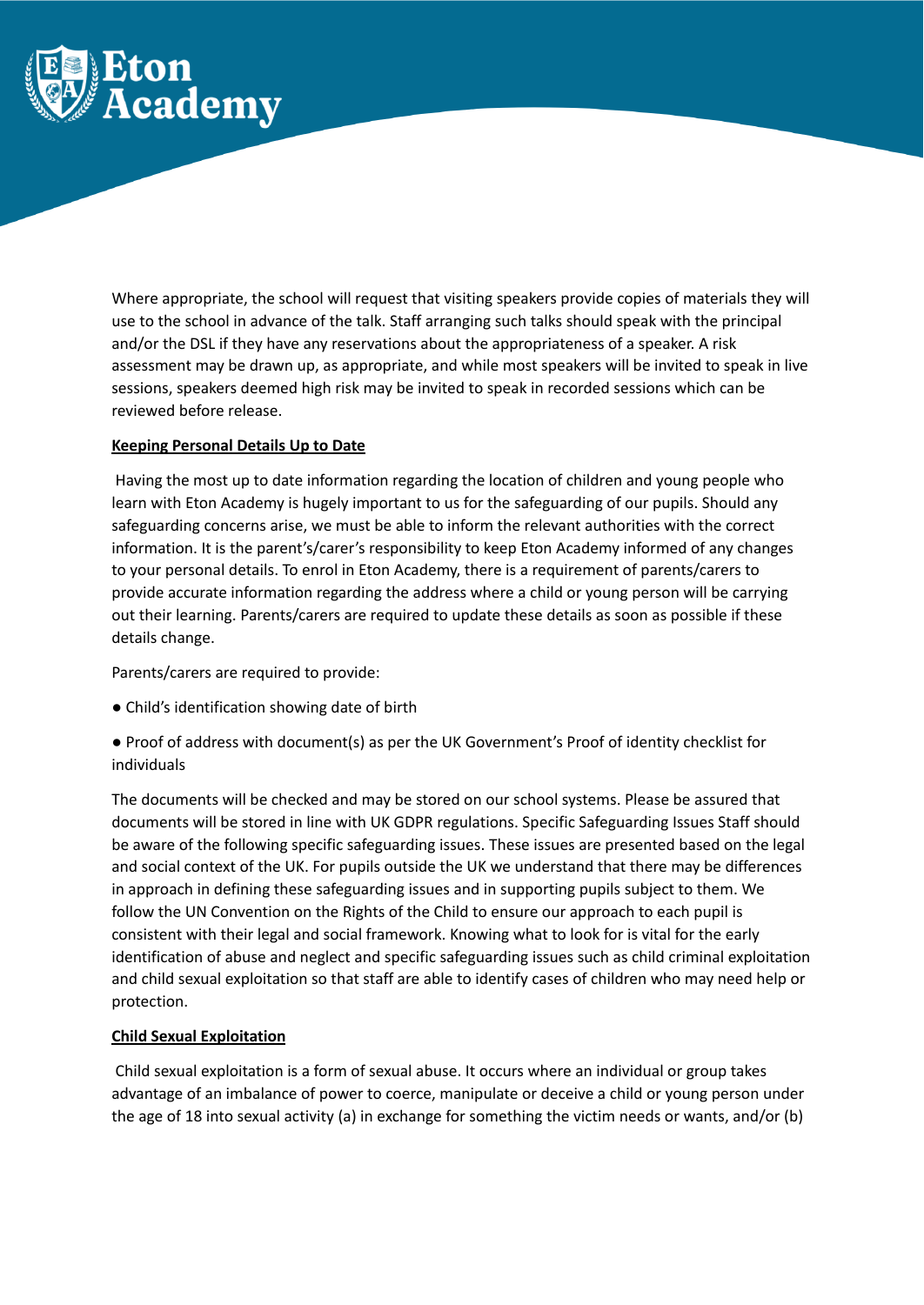

for the financial advantage of increased status of the perpetrator or facilitator. The victim may have been sexually exploited even if the sexual activity appears consensual. Child sexual exploitation does not always involve physical contact. It can also occur with technology. A significant number of children who are victims of exploitation go missing from home, care and education at some point. Some of the following signs may be indicators:

- children who have unexplained gifts or new possessions
- children who associate with other young people involved in exploitation
- children who have older girlfriends or boyfriends
- children who suffer from sexually transmitted infections
- children who suffer from changes in emotional wellbeing
- children who misuse drugs or alcohol
- children who go missing for periods of time or regularly come home late
- children who regularly miss school or education or do not take part in education.

Child sexual exploitation can affect any child who has been coerced into engaging in sexual activities. This includes 16 and 17 year olds who can legally consent to have sex. Some children may not realise they are being exploited e.g. they believe they are in a genuine romantic relationship. It is important to note that CSE can affect children, both male and female and can include children who have been moved (commonly referred to as trafficking) for the purpose of exploitation. Child sexual exploitation is a serious crime and can have a long-lasting adverse impact on a child's physical and emotional health. It may also be linked to child trafficking. All members of staff are made aware of the indicators of sexual exploitation in their safeguarding training and any concerns should be reported immediately to the DSL.

# **Child Criminal Exploitation**

Eton Academy staff are aware that the criminal exploitation of children is a geographically widespread form of harm which:

- can affect any child or young person (male or female) under the age of 18 years
- can affect any vulnerable adult over the age of 18 years
- can still be exploitation even if the activity appears consensual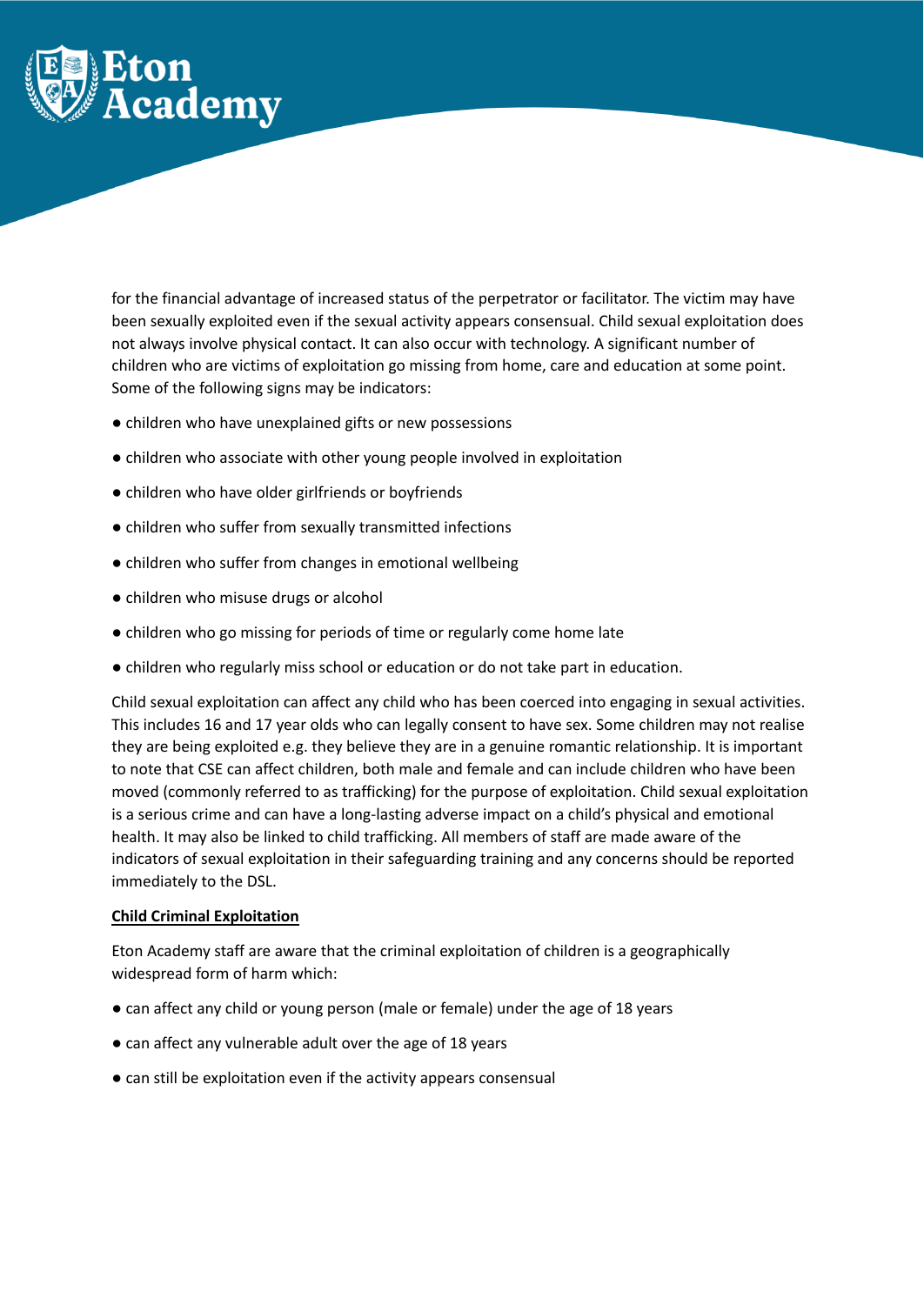

● can involve force and/or enticement-based methods of compliance and is often accompanied by violence or threats of violence

● can be perpetrated by individuals or groups, males or females, and young people or adults

● is typified by some form of power imbalance in favour of those perpetrating the exploitation. Whilst age may be the most obvious, this power imbalance can also be due to a range of other factors including gender, cognitive ability, physical strength, status, and access to economic or other resources Guidance about criminal exploitation of children is available in Criminal Exploitation of Children and Vulnerable Adults.

This guidance outlines what signs to look for in potential victims, and what to do about it. The document is a supplement to existing safeguarding policies, to help identify and protect those exploited through this criminal activity. If a staff member develops concerns that a pupil is being drawn into criminal exploitation, this should be reported to the DSL who will, where appropriate, make referrals through the National Referral Mechanism in the UK, or an equivalent mechanism overseas.

#### **Gang Involvement and Criminal Activity**

All staff should be aware of the range of risk factors which increase the likelihood of involvement in serious violence, such as being male, having been frequently absent or permanently excluded from school, having experienced child maltreatment and having been involved in offending, such as theft or robbery. These may include:

- becoming withdrawn from family
- a change in friendships or relationships with older individuals or groups
- a sudden loss of interest in school decline in attendance or academic achievement
- using new or unknown slang words
- holding unexplained money or possessions
- being in receipt of unexplained gifts
- staying out unusually late without reason
- a sudden change in appearance, including dressing in a particular style or 'uniform'
- a new nickname
- signs of assault or unexplained injuries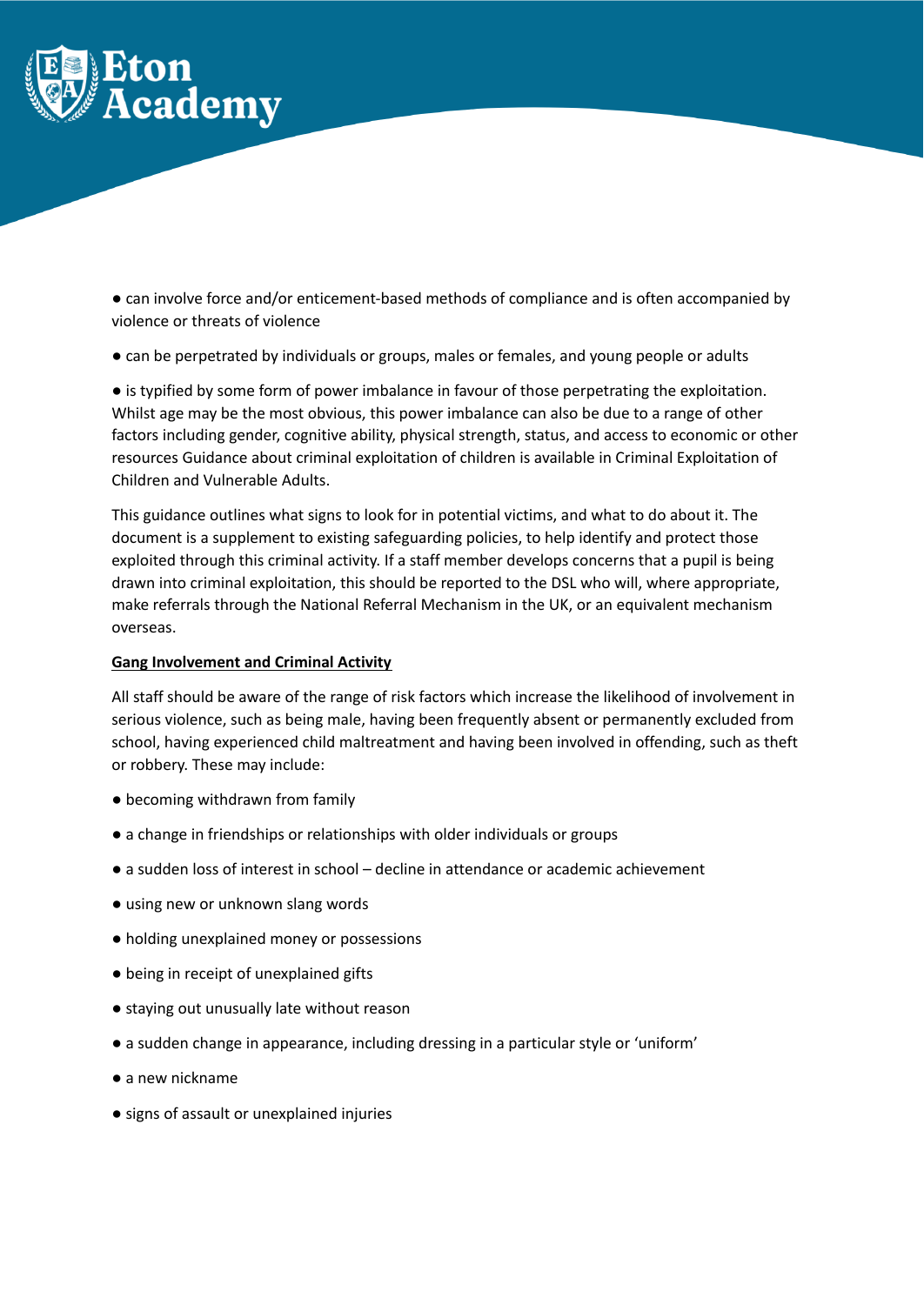

- increased use of social networking sites
- starting to adopt codes of group behaviour e.g. ways of talking and hand signs
- expressing aggressive or intimidating views towards other groups of young people some of whom may have been friends in the past

● expressing fear about entering certain areas or being concerned by the presence of unknown youths in their neighbourhood

Staff need to be able to identify the signs and indicators of these and share their concerns immediately with the DSL. The DSL will normally consult the child's parents. If the child is based in the UK, the DSL will contact the Local Authority's Children's Social Care Service or police for the area in which the child is currently located. For children based overseas, an equivalent organisation may be sought.

#### **Radicalisation**

Eton Academy recognises its duty to help prevent young people to be drawn into extremist viewpoints and radicalisation. In the UK, the Prevent Duty is the duty in the Counter-Terrorism and Security Act 2015 on specified authorities including schools to have due regard to the need to prevent people from being drawn into terrorism. There is no single way of identifying an individual who is likely to be susceptible to radicalisation, but there are number of early indicators of radicalisation or extremism, which may include:

- showing sympathy for extremist causes
- glorifying violence, especially to other faiths or cultures
- making remarks or comments about being at extremist events or rallies
- evidence of possessing illegal or extremist literature
- advocating messages similar to illegal organisations or other extremist groups
- out of character changes in dress, behaviour and peer relationships
- secretive behaviour
- online searches or sharing extremist messages or social profiles
- intolerance of difference, including faith, culture, gender, race or sexuality
- artwork or writing that displays extremist themes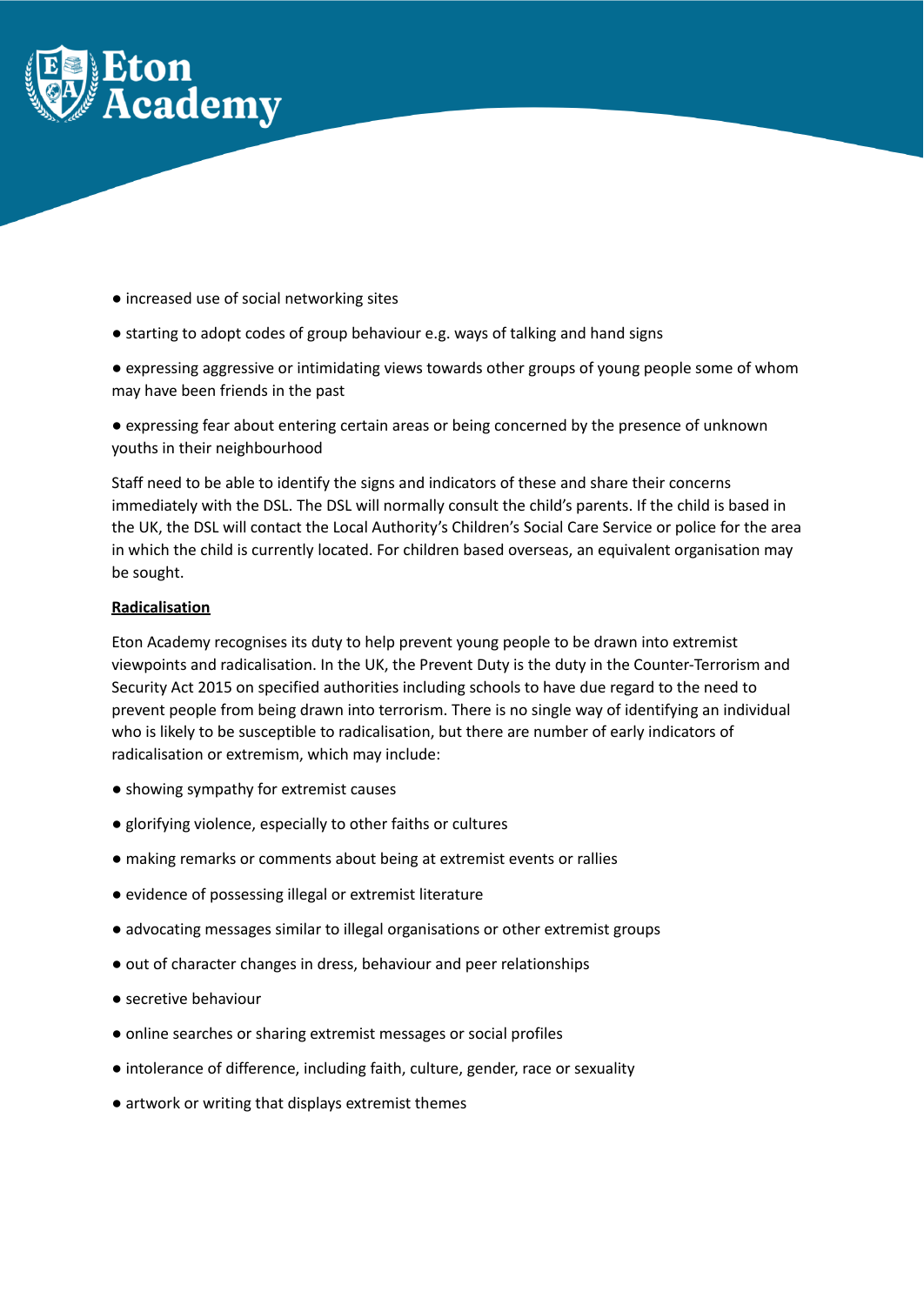

- attempts to impose extremist views or practices on others
- verbalising anti-Western or anti-British views
- advocating violence towards others.

Members of staff who have concerns about a pupil will make these concerns known to the DSL at the earliest opportunity. The DSL will then make a judgement as to the most appropriate course of action, which is likely to involve informing the parent or guardian of the child. For pupils in the UK, the DSL may make a referral to the Channel programme, which is a programme that focuses on providing support at an early stage to people who are identified as being vulnerable to being drawn into terrorism. For pupils overseas, an equivalent organisation may be identified. The school will work more generally to ensure the fundamental British values of democracy, rule of law, mutual respect and tolerance are celebrated and not undermined.

# **Honour-based Violence**

So-called 'honour-based' violence encompasses crimes which have been committed to protect and defend the honour of the family and/or a community. These crimes should be dealt with as part of existing child safeguarding/protection structures, policies and procedures.

# **Mental Health**

All staff should be aware that mental health problems can, in some cases, be an indicator that a child has suffered or is at risk of suffering abuse, neglect or exploitation. Only appropriately trained professionals should attempt to make a diagnosis of a mental health challenge. Education staff, however, are well placed to observe children day-to-day and identify those whose behaviour suggests that they may be experiencing a mental health problem or be at risk of developing one. Where children have suffered abuse and neglect, or other potentially traumatic adverse childhood experiences, this can have a lasting impact throughout childhood, adolescence and into adulthood. It is key that staff are aware of how these children's experiences can impact on their mental health, behaviour, and education. Schools can access a range of advice to help them identify children in need of extra mental health support, this includes working with external agencies. Public Health England has produced a range of resources to support teachers to promote positive health, wellbeing and resilience among children. See Rise Above for links to all materials and lesson plans. Peer-on-Peer Abuse Technology can be a significant component in many safeguarding and wellbeing issues. This permits children to abuse their peers online, this can take the form of abusive, harassing, and misogynistic messages, the non-consensual sharing of indecent images, especially around chat groups, and the sharing of abusive images and pornography, to those who do not want to receive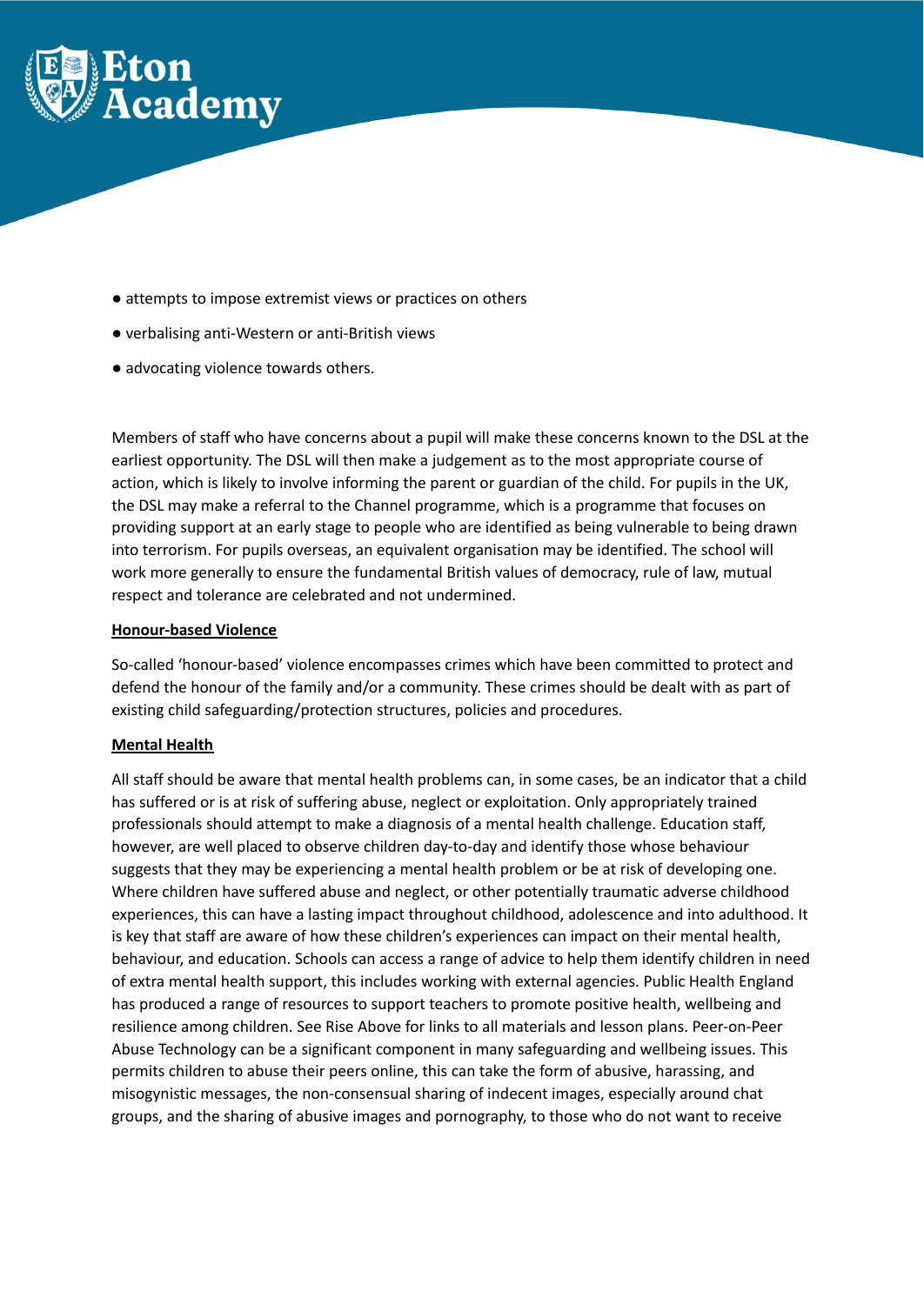

such content. In all cases, if staff are unsure, they should always speak to the designated safeguarding lead (or deputy). It is essential that all staff understand the importance of challenging inappropriate behaviours between peers, many of which are listed below, that are actually abusive in nature. Downplaying certain behaviours, for example dismissing sexual harassment as "just banter", "just having a laugh", "part of growing up" or "boys being boys" can lead to a culture of unacceptable behaviours, an unsafe environment for children and in worst case scenarios a culture that normalises abuse leading to children accepting it as normal and not coming forward to report it.

Peer on peer abuse is most likely to include, but may not be limited to:

- bullying (including cyberbullying, prejudice-based and discriminatory bullying);
- abuse in intimate personal relationships between peers;

● physical abuse such as hitting, kicking, shaking, biting, hair pulling, or otherwise causing physical harm (this may include an online element which facilitates, threatens and/or encourages physical abuse);

● sexual violence, such as rape, assault by penetration and sexual assault

● sexual harassment, such as sexual comments, remarks, jokes and online sexual harassment, which may be standalone or part of a broader pattern of abuse

● causing someone to engage in sexual activity without consent, such as forcing someone to strip, touch themselves sexually, or to engage in sexual activity with a third party

● consensual and non-consensual sharing of nudes and semi nudes images and or videos (also known as sexting or youth produced sexual imagery);

● upskirting, which typically involves taking a picture under a person's clothing

● initiation/hazing type violence and rituals (this could include activities involving harassment, abuse or humiliation used as a way of initiating a person into a group and may also include an online element).

# **Child-on-Child Sexual Violence or Sexual Harassment**

Sexual violence and sexual harassment can occur between two children of any age and sex, from primary through to secondary stage and into colleges. It can occur through a group of children sexually assaulting or sexually harassing a single child or group of children. Sexual violence and sexual harassment exist on a continuum and may overlap; they can occur online and face to face (both physically and verbally) and are never acceptable. All staff working with children are advised to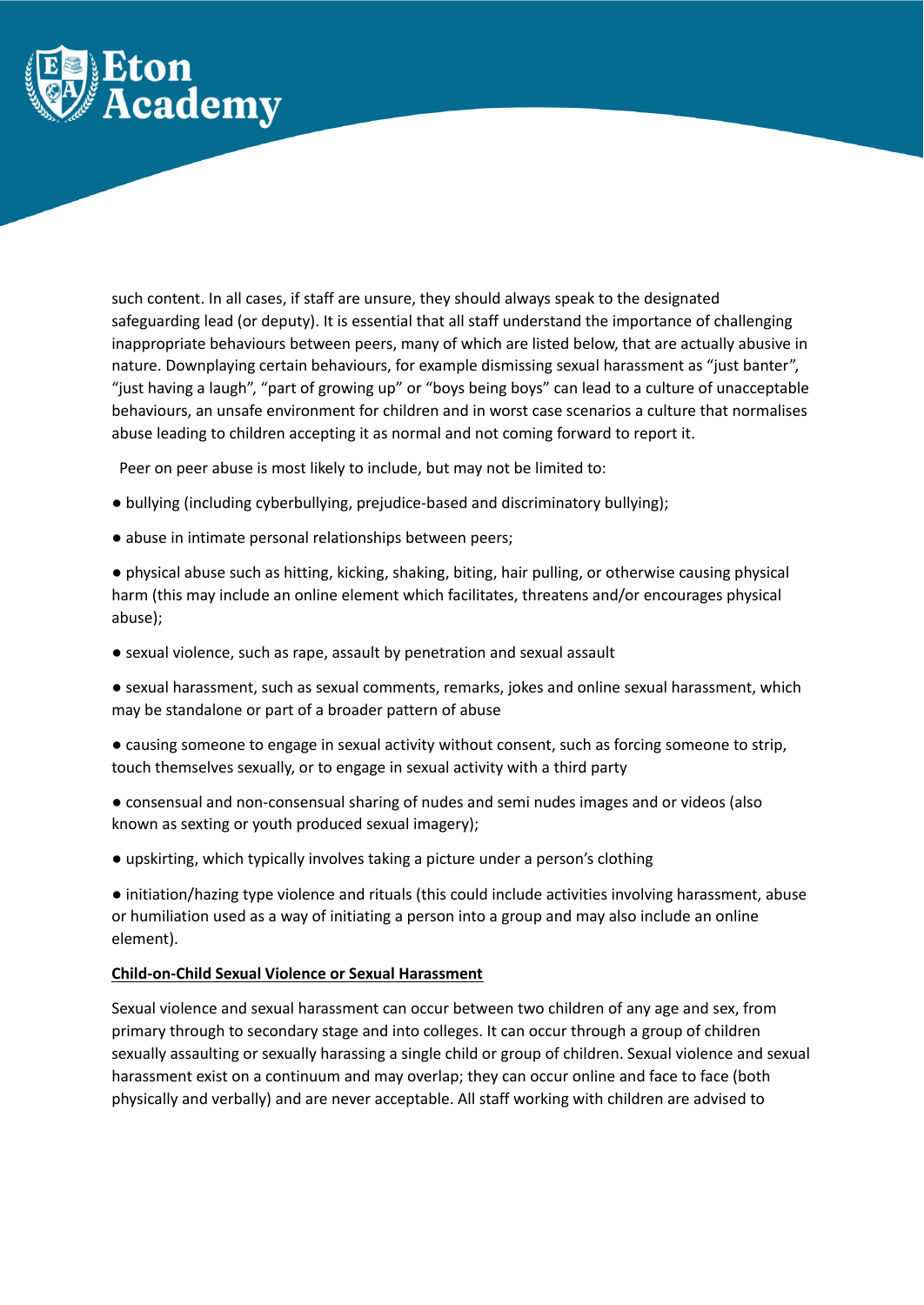

maintain an attitude of 'it could happen here'. Children who are victims of sexual violence and sexual harassment will likely find the experience stressful and distressing. This will, in all likelihood, adversely affect their educational attainment and will be exacerbated if the alleged perpetrator(s) attends the same school or college. Sexual violence and sexual harassment exist on a continuum and may overlap, they can occur online and face to face (both physically and verbally) and are never acceptable. It is essential that all victims are reassured that they are being taken seriously and that they will be supported and kept safe. A victim should never be given the impression that they are creating a problem by reporting sexual violence or sexual harassment. Nor should a victim ever be made to feel ashamed for making a report. Any abuse occurring online will not be downplayed. The school takes a zero-tolerance approach to these matters. Staff should be aware that some groups are potentially more at risk. Evidence shows girls, children with special educational needs and disabilities (SEND) and LGBT children are at greater risk.

Staff should be aware of the importance of:

- challenging inappropriate behaviours;
- making clear that sexual violence and sexual harassment is not acceptable, will never be tolerated and is not an inevitable part of growing up
- not tolerating or dismissing sexual violence or sexual harassment as "banter", "part of growing up", "just having a laugh" or "boys being boys";
- challenging physical behaviours (potentially criminal in nature), such as grabbing bottoms, breasts and genitalia, pulling down trousers, flicking bras and lifting up skirts. Dismissing or tolerating such behaviours risks normalising them.

# **Indicators of Harm**

To ensure any relevant information is not missed, the following is a fuller complement of indicators of harm that a child may have but may not necessarily be apparent in an online setting given that pupils choose not to use their webcam and may not be seen, or will only be seen from the shoulders upwards while on their webcam. For fullness of clarity, examples of harm in all settings, for all ages, are detailed below.

# **Physical Harm**

Physical abuse may involve hitting, shaking, throwing, poisoning, burning or scalding, drowning, suffocating, or otherwise causing physical harm to a child. Physical harm may also be caused when a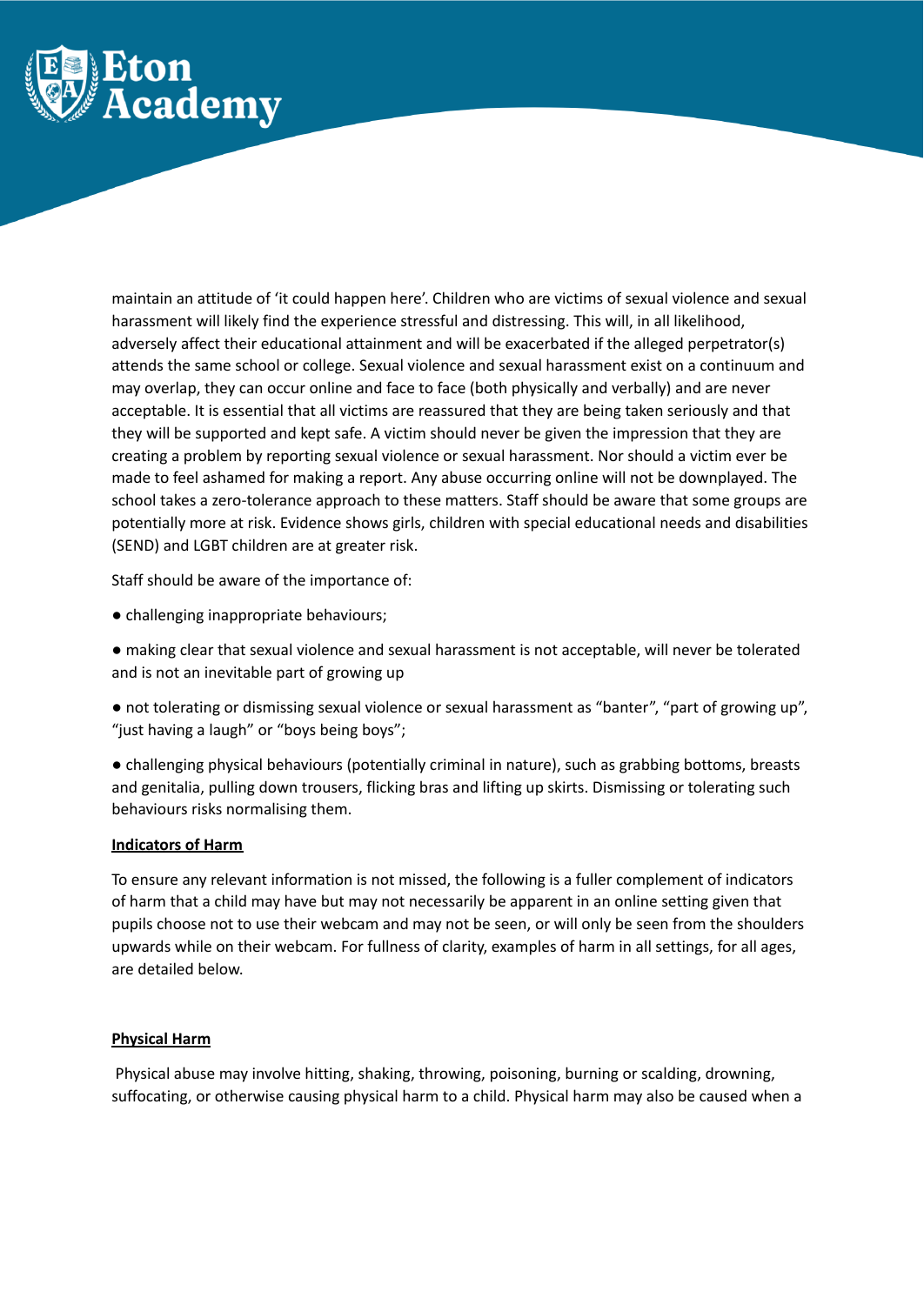

parent or carer fabricates the symptoms of, or deliberately induces, illness in a child. a. Indicators in the child Bruising: It is often possible to differentiate between accidental and inflicted bruises. The following must be considered as non- accidental unless there is evidence or an adequate explanation provided:

● Bruising in or around the mouth

● Two simultaneous bruised eyes, without bruising to the forehead, (rarely accidental, though a single bruised eye can be accidental or abusive)

● Repeated or multiple bruising on the head or on sites unlikely to be injured accidentally, for example the back, mouth, cheek, ear, stomach, chest, under the arm, neck, genital and rectal areas  $\bullet$ Variation in colour possibly indicating injuries caused at different times

- The outline of an object used e.g. belt marks, hand prints or a hair brush
- Linear bruising at any site, particularly on the buttocks, back or face
- Bruising or tears around, or behind, the earlobe/s indicating injury by pulling or twisting
- Bruising around the face
- Grasp marks to the upper arms, forearms or leg
- Petechial haemorrhages (pinpoint blood spots under the skin.)
- Commonly associated with slapping, smothering/suffocation, strangling and squeezing

#### **Fractures:**

Fractures may cause pain, swelling and discolouration over a bone or joint. It is unlikely that a child will have had a fracture without the carers being aware of the child's distress. If the child is not using a limb, has pain on movement and/or swelling of the limb, there may be a fracture. There are grounds for concern if:

- The history provided is vague, non-existent or inconsistent
- There are associated old fractures
- Medical attention is sought after a period of delay when the fracture has caused symptoms such as swelling, pain or loss of movement

Rib fractures are only caused in major trauma such as in a road traffic accident, a severe shaking injury or a direct injury such as a kick. Skull fractures are uncommon in ordinary falls, i.e. from three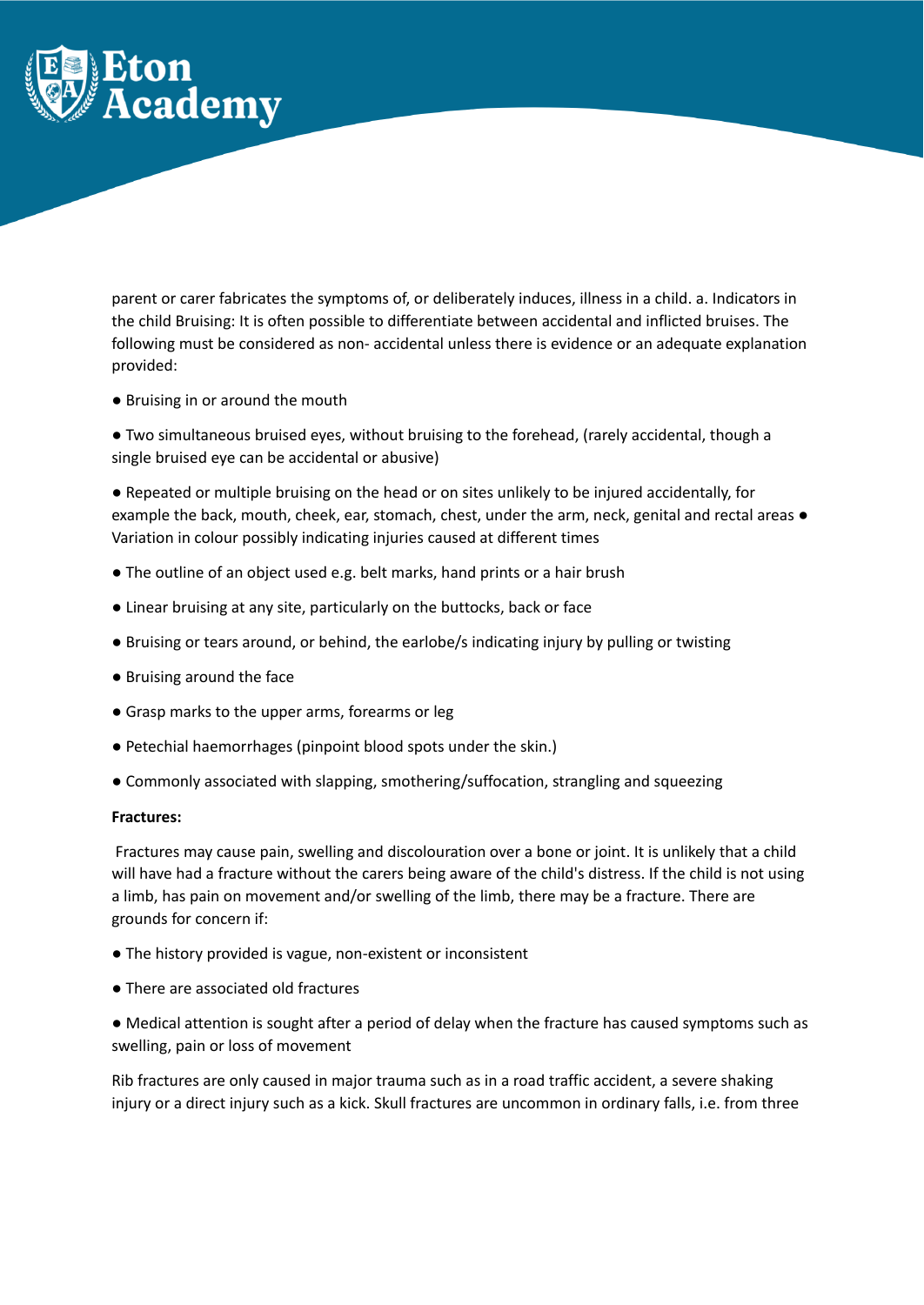

feet or less. The injury is usually witnessed, the child will cry and if there is a fracture, there is likely to be swelling on the skull developing over 2 to 3 hours.

All fractures of the skull should be taken seriously. Mouth Injuries: Tears to the frenulum (tissue attaching upper lip to gum) often indicates force feeding of a baby or a child with a disability. There is often finger bruising to the cheeks and around the mouth. Rarely, there may also be grazing on the palate. Poisoning: Ingestion of tablets or domestic poisoning in children under 5 is usually due to the carelessness of a parent or carer, but it may be self- harm even in young children.

#### **Fabricated or Induced Illness:**

Professionals may be concerned at the possibility of a child suffering significant harm as a result of having illness fabricated or induced by their carer.

Possible concerns are:

- Discrepancies between reported and observed medical conditions, such as the incidence of fits
- Attendance at various hospitals, in different geographical areas
- Development of feeding/eating disorders, as a result of unpleasant feeding interactions
- The child developing abnormal attitudes to their own health

● Non organic failure to thrive - a child does not put on weight and grow and there is no underlying medical cause

- Speech, language or motor developmental delays
- Dislike of close physical contact
- Attachment disorders
- Low self esteem
- Poor quality or no relationships with peers because social interactions are restricted
- Poor attendance at school and under-achievement

#### **Bite Marks:**

Bite marks can leave clear impressions of the teeth when seen shortly after the injury has been inflicted. The shape then becomes a more diffuse ring bruise or oval or crescent shaped. Those over 3cm in diameter are more likely to have been caused by an adult or older child. A medical/dental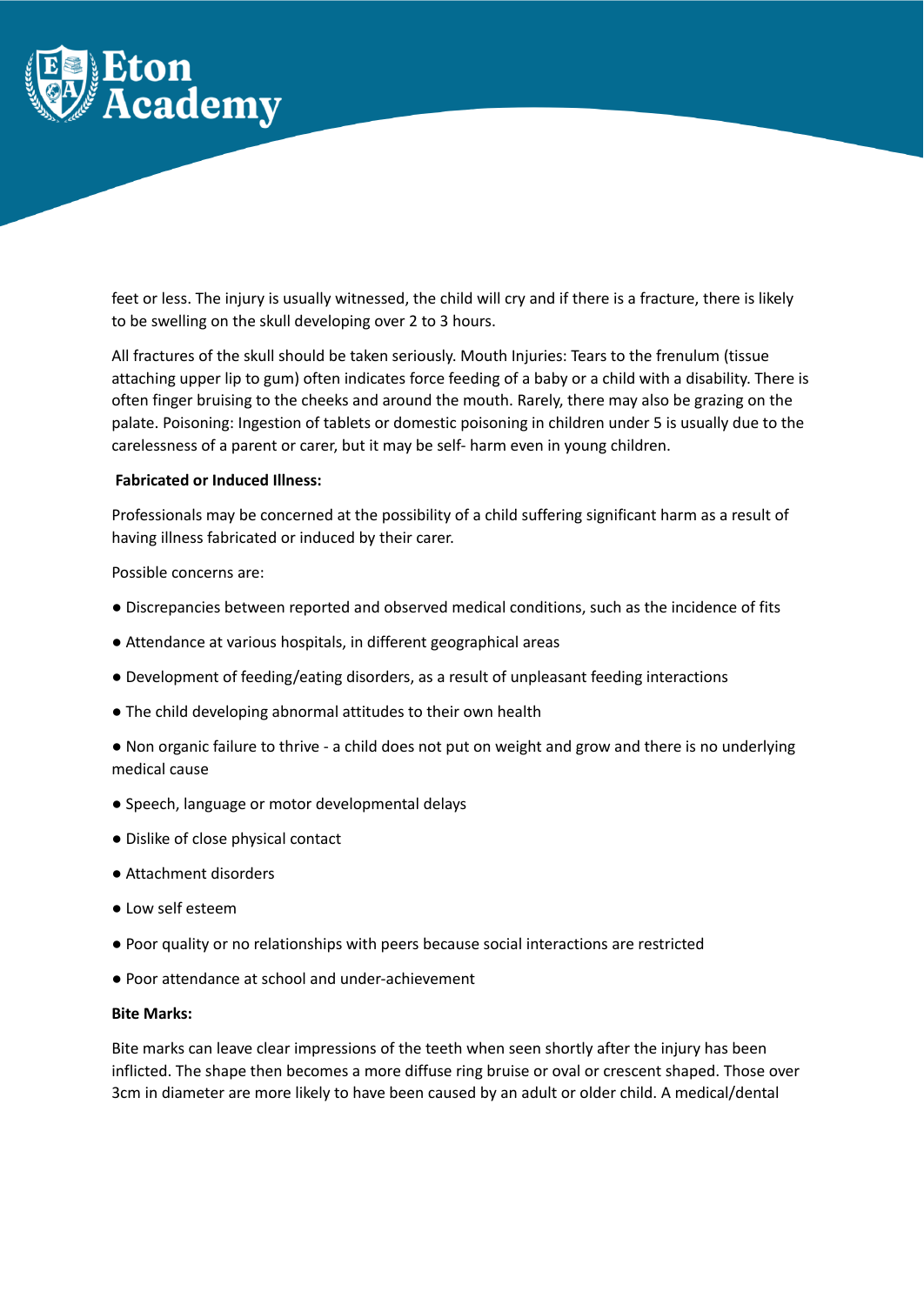

opinion, preferably within the first 24 hours, should be sought where there is any doubt over the origin of the bite.

#### **Burns and Scalds:**

It can be difficult to distinguish between accidental and non-accidental burns and scalds. Scalds are the most common intentional burn injury recorded. Any burn with a clear outline may be suspicious e.g. circular burns from cigarettes, linear burns from hot metal rods or electrical fire elements, burns of uniform depth over a large area, scalds that have a line indicating immersion or poured liquid. Old scars indicating previous burns/scalds which did not have appropriate treatment or adequate explanation. Scalds to the buttocks of a child, particularly in the absence of burns to the feet, are indicative of dipping into a hot liquid or bath.

The following points are also worth remembering:

● A responsible adult checks the temperature of the bath before the child gets in

● A child is unlikely to sit down voluntarily in a hot bath and cannot accidentally scald its bottom without also scalding his or her feet

● A child getting into too hot water of his or her own accord will struggle to get out and there will be splash marks

# **Scars:**

A large number of scars or scars of different sizes or ages, or on different parts of the body, or unusually shaped, may suggest abuse.

Emotional/behaviour Presentation:

- Refusal to discuss injuries
- Admission of punishment which appears excessive
- Fear of parents being contacted and fear of returning home
- Withdrawal from physical contact
- Arms and legs kept covered in hot weather
- Fear of medical help
- Aggression towards others
- Frequently absent from school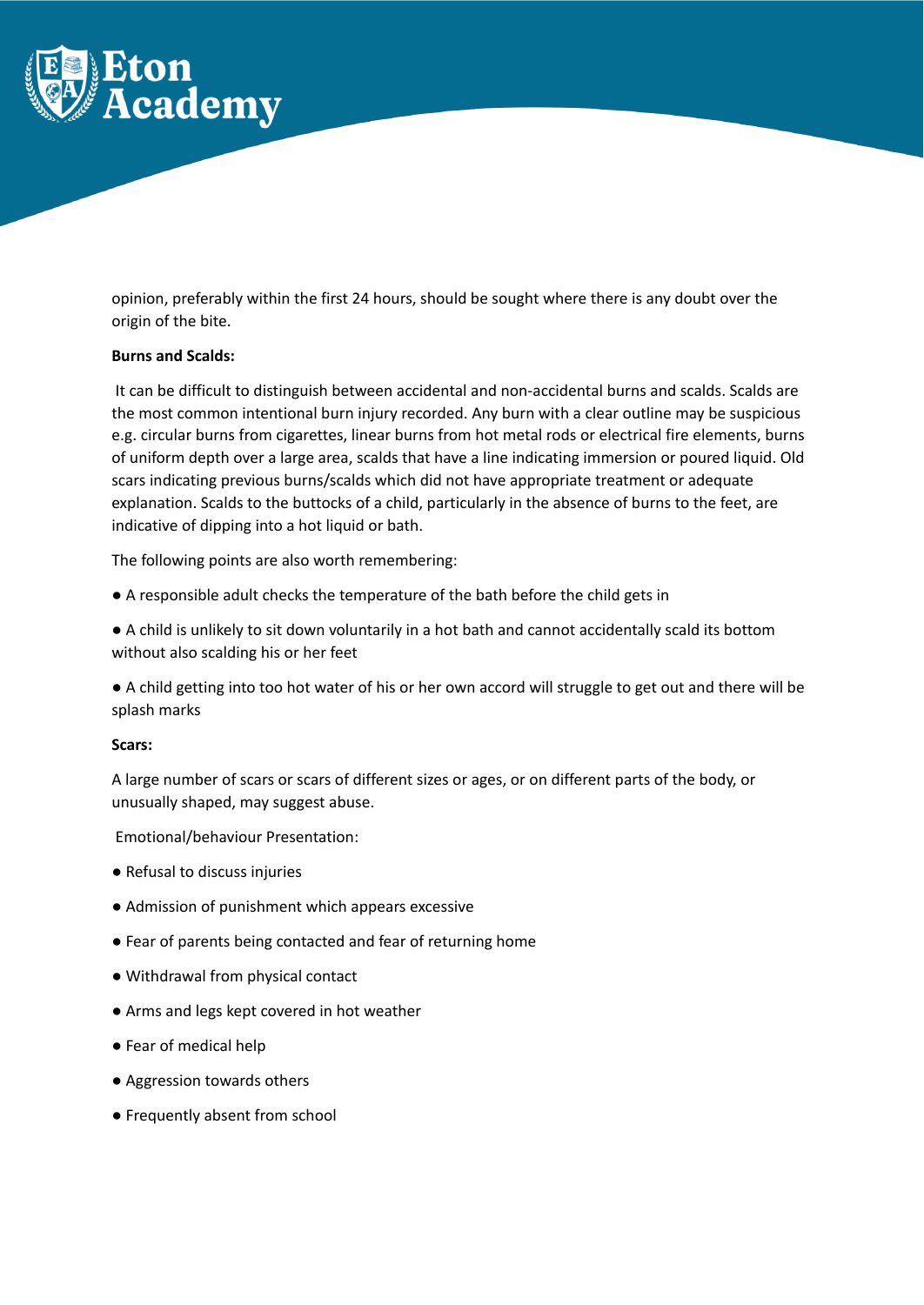

# **Parents/Carers indicators:**

- An explanation which is inconsistent with an injury
- Several different explanations provided for an injury
- May have injuries on themselves, that suggest domestic violence
- Not seeking medical help/unexplained delay in seeking treatment
- Reluctant to give information or mention previous injuries
- Absent without good reason when their child is presented for treatment
- Disinterested or undisturbed by accident or injury
- Aggressive towards child or others
- Unauthorised attempts to administer medication
- Tries to draw the child into their own illness

● Past history of childhood abuse, self- harm, somatising disorder or false allegations of physical or sexual assault

● Parent/carer may be over involved in participating in medical tests, taking temperatures and measuring bodily fluids

● Observed to be intensely involved with their children, never taking a much-needed break nor allowing anyone else to undertake their child's care

● May appear unusually concerned about the results of investigations which may indicate physical illness in the child

- Wider parenting difficulties may (or may not) be associated with this form of abuse
- Parent/carer has convictions for violent crimes

# **Indicators in the family/environment**

- Marginalised or isolated by the community
- History of mental health, alcohol or drug misuse or domestic violence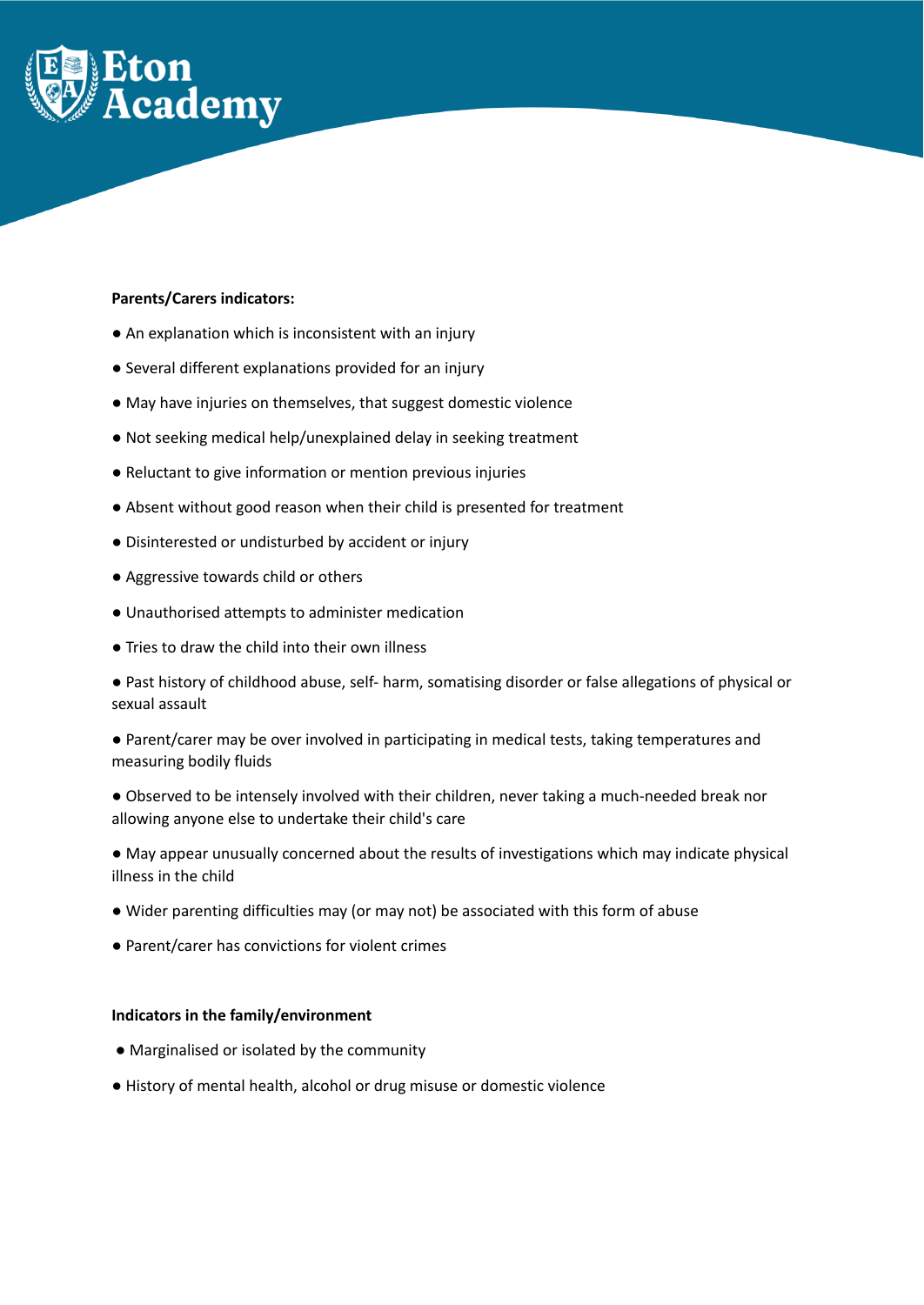

- History of unexplained death, illness or multiple surgery in parents and/or siblings of the family
- Past history of childhood abuse, self-harm, false allegations of physical or sexual assault or a culture of physical chastisement

# **Emotional Abuse**

Emotional abuse is the persistent emotional maltreatment of a child such as to cause severe and persistent adverse effects on the child's emotional development. It may involve conveying to children that they are worthless or unloved, inadequate, or valued only insofar as they meet the needs of another person. It may include not giving the child opportunities to express their views, deliberately silencing them or 'making fun' of what they say or how they communicate. It may feature age or developmentally inappropriate expectations being imposed on children. These may include interactions that are beyond the child's developmental capability, as well as overprotection and limitation of exploration and learning, or preventing the child participating in normal social interaction. It may involve seeing or hearing the ill-treatment of another. It may involve serious bullying (including cyberbullying), causing children frequently to feel frightened or in danger, or the exploitation or corruption of children. Some level of emotional abuse is involved in all types of maltreatment of a child, though it may occur alone.

#### **Indicators in the child**

- Developmental delay
- Abnormal attachment between a child and parent/carer e.g. anxious, indiscriminate or no attachment
- Aggressive behaviour towards others
- Child scapegoated within the family
- Frozen watchfulness, particularly in pre-school children
- Low self- esteem and lack of confidence
- Withdrawn or seen as a 'loner' difficulty relating to others
- Over-reaction to mistakes
- Fear of new situations
- Inappropriate emotional responses to painful situations
- Neurotic behaviour (e.g. rocking, hair twisting, thumb sucking)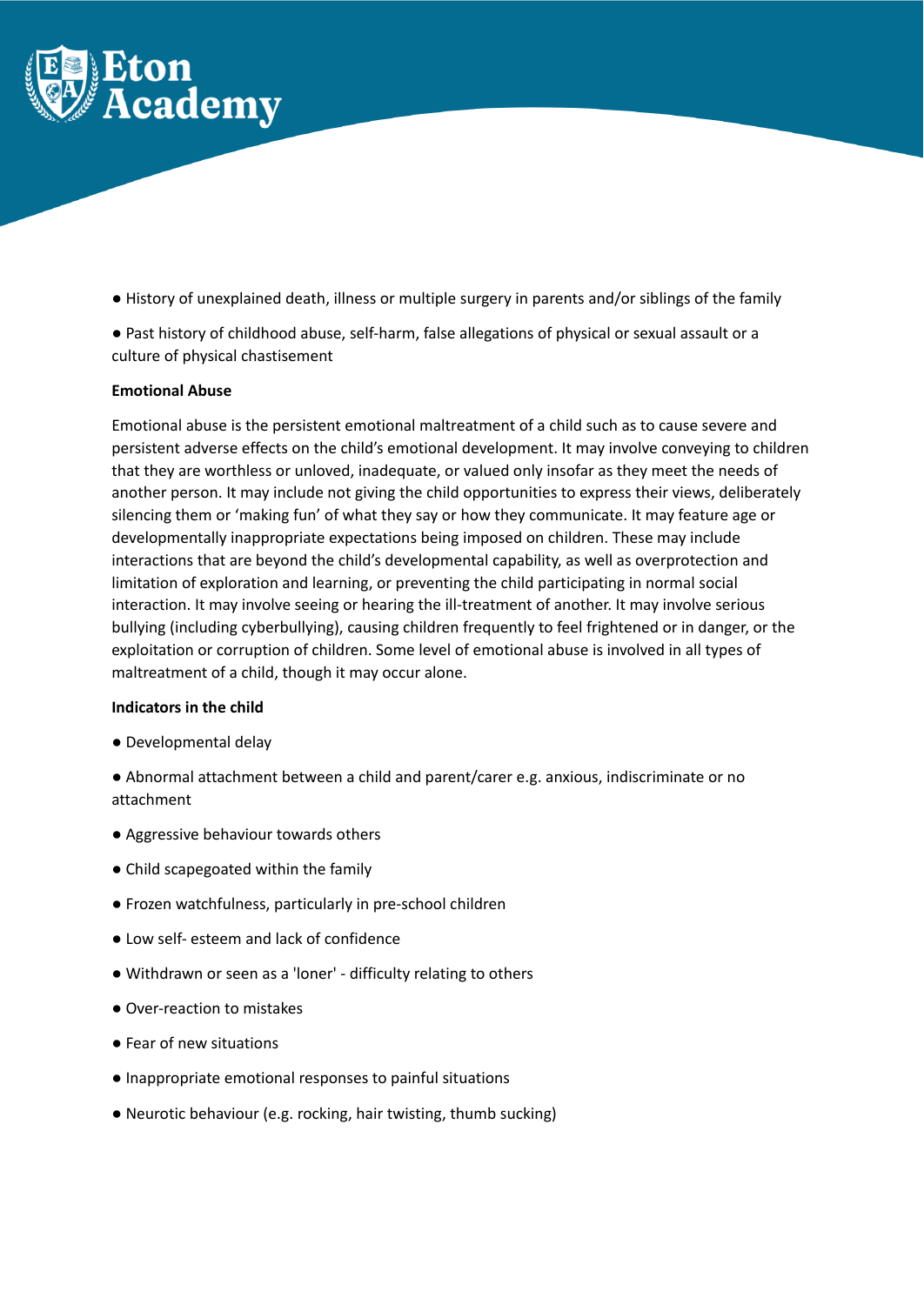

- Self -harm
- Fear of parents being contacted
- Extremes of passivity or aggression
- Drug/solvent abuse Chronic running away
- Compulsive stealing
- Air of detachment 'don't care' attitude
- Social isolation does not join in and has few friends
- Depression, withdrawal
- Behavioural problems e.g. aggression, attention seeking, hyperactivity, poor attention
- Low self -esteem, lack of confidence, fearful, distressed, anxious
- Poor peer relationships including withdrawn or isolated behaviour

# **Indicators in the parent/carer**

● Domestic abuse, adult mental health problems and parental substance misuse may be features in families where children are exposed to abuse

- Abnormal attachment to child e.g. overly anxious or disinterest in the child
- Scapegoats one child in the family
- Imposes inappropriate expectations on the child e.g. prevents the child's developmental exploration or learning, or normal social interaction through overprotection
- Wider parenting difficulties may (or may not) be associated with this form of abuse

# **Indicators in the family/environment**

- Lack of support from family or social network
- Marginalised or isolated by the community
- History of mental health, alcohol or drug misuse or domestic violence
- History of unexplained death, illness or multiple surgery in parents and/or siblings of the family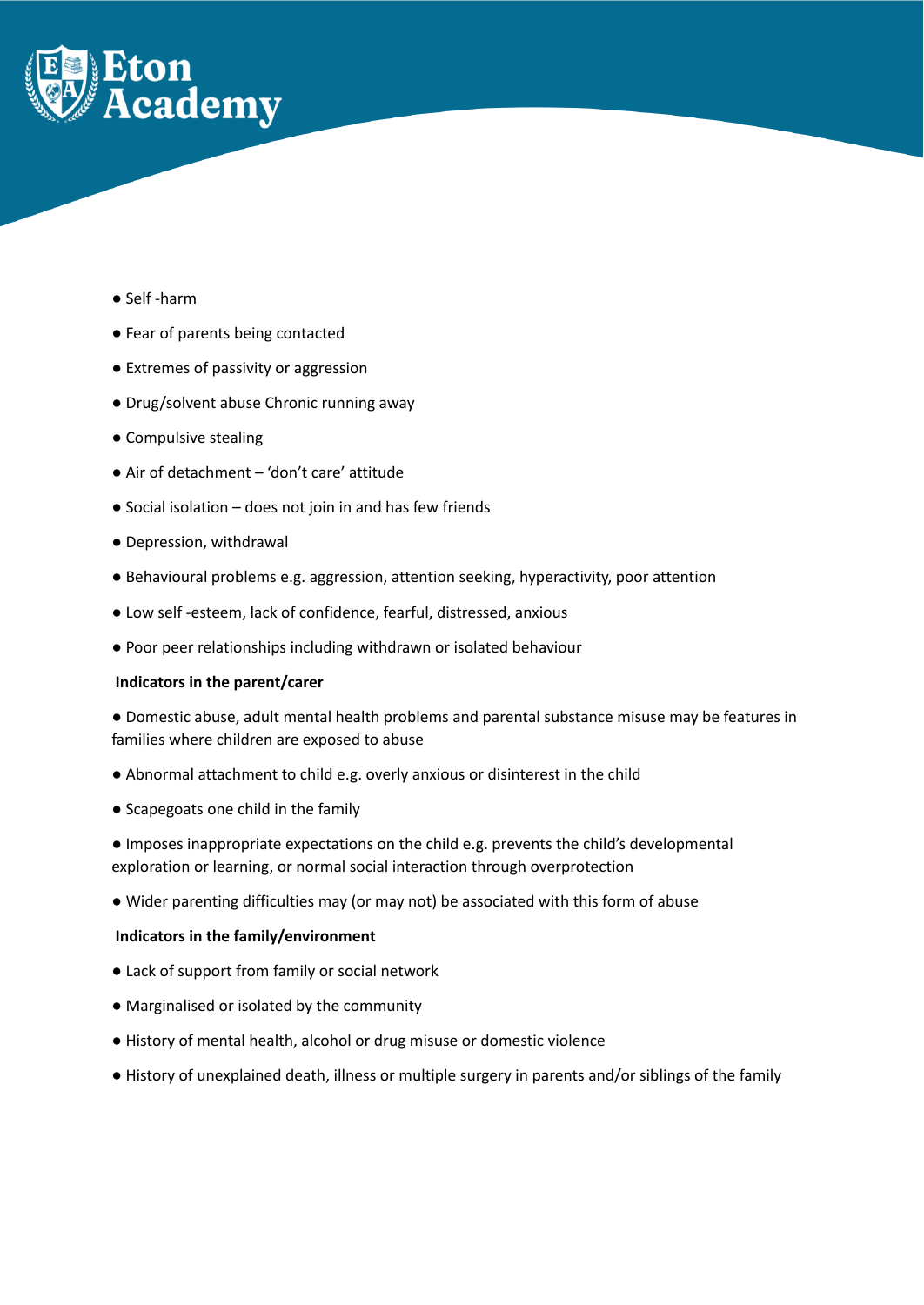

● Past history of childhood abuse, self- harm, somatising disorder or false allegations of physical or sexual assault or a culture of physical chastisement

#### **Neglect**

Neglect is the persistent failure to meet a child's basic physical and/or psychological needs, likely to result in the serious impairment of the child's health or development. Neglect may occur during pregnancy as a result of maternal substance abuse. Once a child is born, neglect may involve a parent or carer failing to:

- provide adequate food, clothing and shelter (including exclusion from home or abandonment)
- protect a child from physical and emotional harm or danger
- ensure adequate supervision (including the use of inadequate caregivers)
- ensure access to appropriate medical care or treatment It may also include neglect of, or unresponsiveness to, a child's basic emotional needs.

#### **Indicators in the child Physical representation:**

- Failure to thrive or, in older children, short stature
- Underweight
- Frequent hunger
- Dirty, unkempt condition
- Inadequately clothed, clothing in a poor state of repair
- Red/purple mottled skin, particularly on the hands and feet, seen in the winter due to cold
- Swollen limbs with sores that are slow to heal, usually associated with cold injury
- Abnormal voracious appetite
- Dry, sparse hair
- Recurrent / untreated infections or skin conditions e.g. severe nappy rash, eczema
- Head lice / scabies/ diarrhoea
- Unmanaged / untreated health / medical conditions including poor dental health
- Frequent accidents or injuries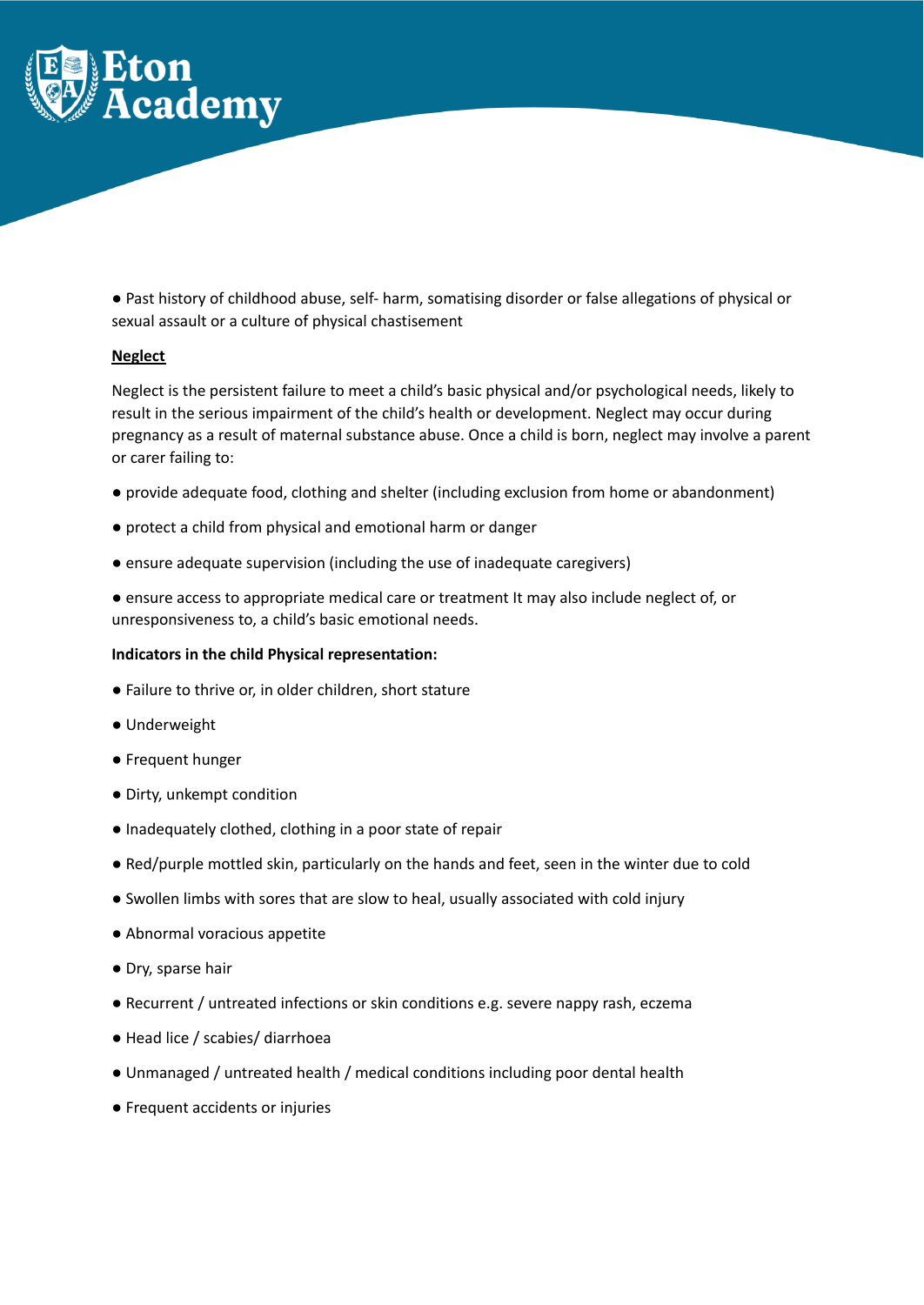

# Development:

- General delay, especially speech and language delay
- Inadequate social skills and poor socialization Emotional/behavioural presentation:
- Attachment disorders
- Absence of normal social responsiveness
- Indiscriminate behaviour in relationships with adults
- Emotionally needy
- Compulsive stealing
- Constant tiredness
- Frequently absent or late at school
- Poor self esteem
- Destructive tendencies
- Thrives away from home environment
- Aggressive and impulsive behaviour
- Disturbed peer relationships
- Self-harming behaviour

# **Indicators in the parent/carer**

- Dirty, unkempt presentation
- Inadequately clothed
- Inadequate social skills and poor socialisation
- Abnormal attachment to the child e.g. anxious
- Low self- esteem and lack of confidence
- Failure to meet the basic essential needs e.g. adequate food, clothes, warmth, hygiene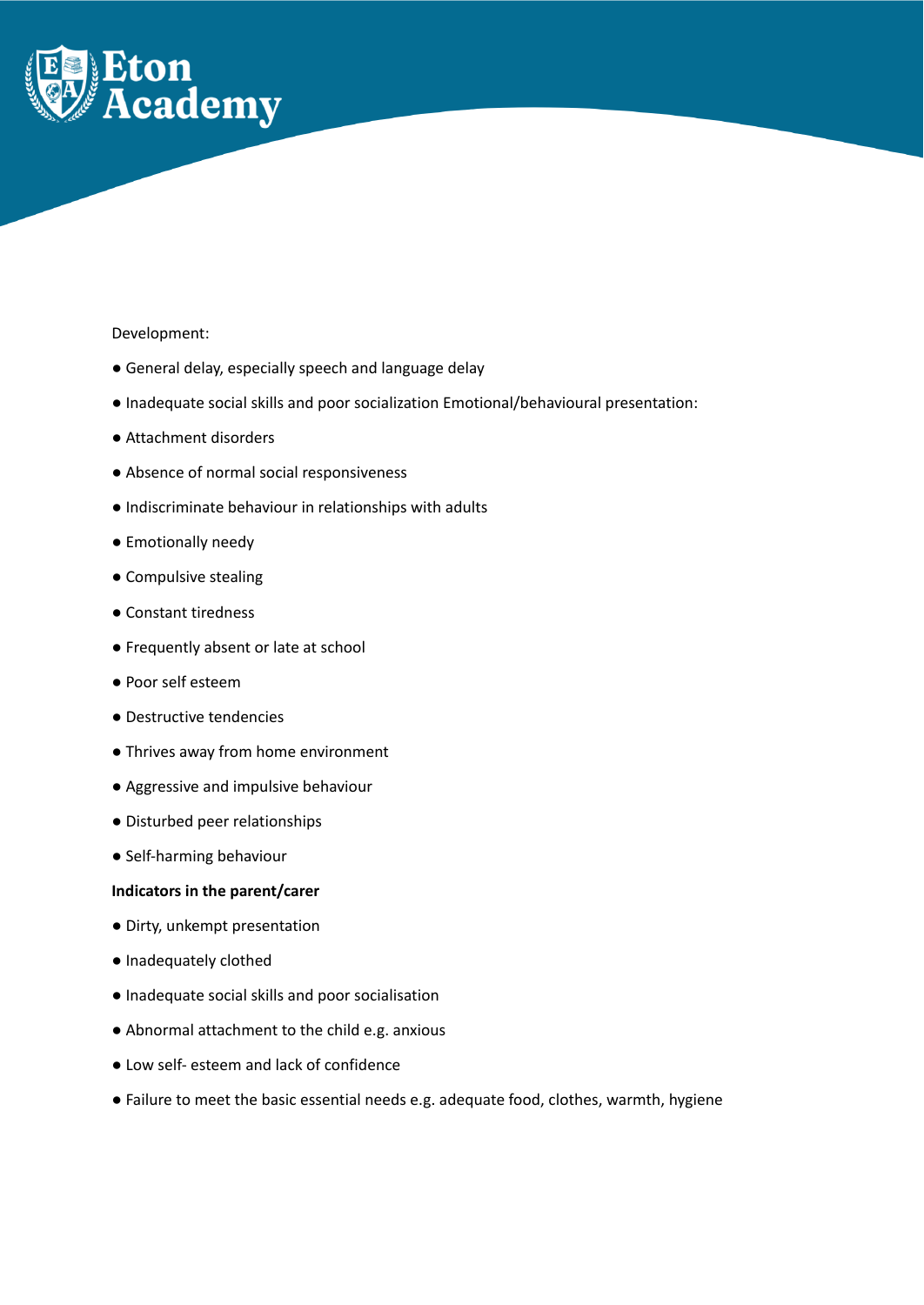

● Failure to meet the child's health and medical needs e.g. poor dental health; failure to attend or keep appointments with health visitor, GP or hospital; lack of GP registration; failure to seek or comply with appropriate medical treatment; failure to address parental substance misuse during pregnancy

- Child left with adults who are intoxicated or violent
- Child abandoned or left alone for excessive periods
- Wider parenting difficulties, may (or may not) be associated with this form of abuse c. Indicators in the family/environment
- History of neglect in the family
- Family marginalised or isolated by the community
- Family has history of mental health, alcohol or drug misuse or domestic violence
- History of unexplained death, illness or multiple surgery in parents and/or siblings of the family
- Family has a past history of childhood abuse, self -harm, somatising disorder or false allegations of physical or sexual assault or a culture of physical chastisement
- Dangerous or hazardous home environment including failure to use home safety equipment; risk from animals
- Poor state of home environment e.g. unhygienic facilities, lack of appropriate sleeping arrangements, inadequate ventilation (including passive smoking) and lack of adequate heating
- Lack of opportunities for pupil to play and learn

#### **Sexual Abuse**

Sexual abuse involves forcing or enticing a child or young person to take part in sexual activities, not necessarily involving violence, whether or not the child is aware of what is happening. The activities may involve physical contact, including assault by penetration (for example, rape or oral sex) or non-penetrative acts such as masturbation, kissing, rubbing and touching outside of clothing. They may also include non-contact activities, such as involving children in looking at, or in the production of, sexual images, watching sexual activities, encouraging children to behave in sexually inappropriate ways, or grooming a child in preparation for abuse (including via the internet). Sexual abuse is not solely perpetrated by adult males. Women can also commit acts of sexual abuse, as can other children.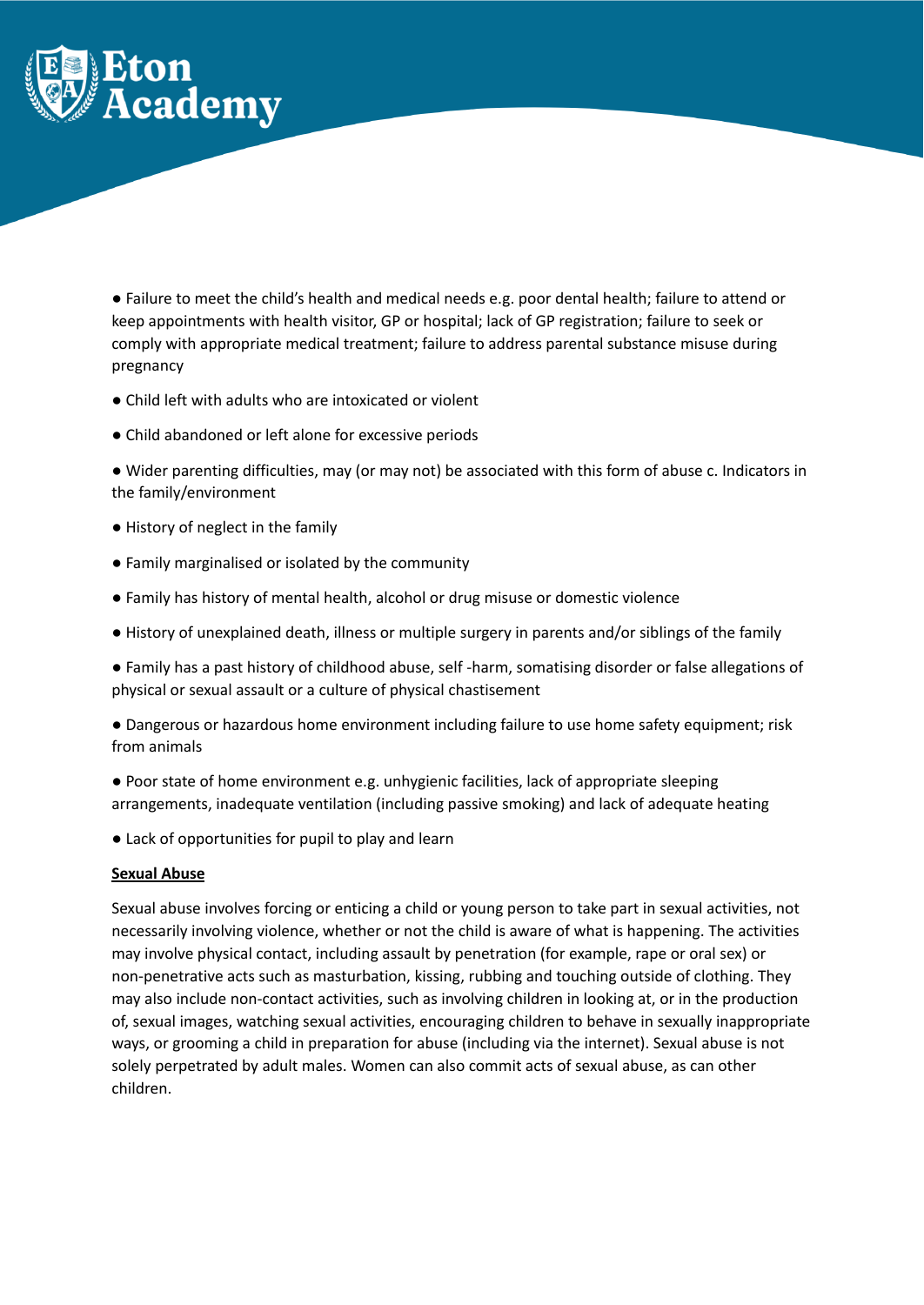

#### **Indicators in the child Physical presentation:**

- Urinary infections, bleeding or soreness in the genital or anal areas
- Recurrent pain on passing urine or faeces
- Blood on underclothes
- Sexually transmitted infections
- Vaginal soreness or bleeding

● Pregnancy in a younger girl where the identity of the father is not disclosed and/or there is secrecy or vagueness about the identity of the father

● Physical symptoms such as injuries to the genital or anal area, bruising to buttocks, abdomen and thighs, sexually transmitted disease, presence of semen on vagina, anus, external genitalia or clothing Emotional/behavioural presentation:

● Makes a disclosure

● Demonstrates sexual knowledge or behaviour inappropriate to age/stage of development, or that is unusually explicit

- Inexplicable changes in behaviour, such as becoming aggressive or withdrawn
- Self-harm eating disorders, self- mutilation and suicide attempts
- Poor self-image, self-harm, self-hatred
- Reluctant to undress for PE
- Running away from home
- Poor attention / concentration (world of their own)
- Sudden changes in school work habits, become truant
- Withdrawal, isolation or excessive worrying
- Inappropriate sexualised conduct
- Sexually exploited or indiscriminate choice of sexual partners
- Wetting or other regressive behaviours e.g. thumb sucking